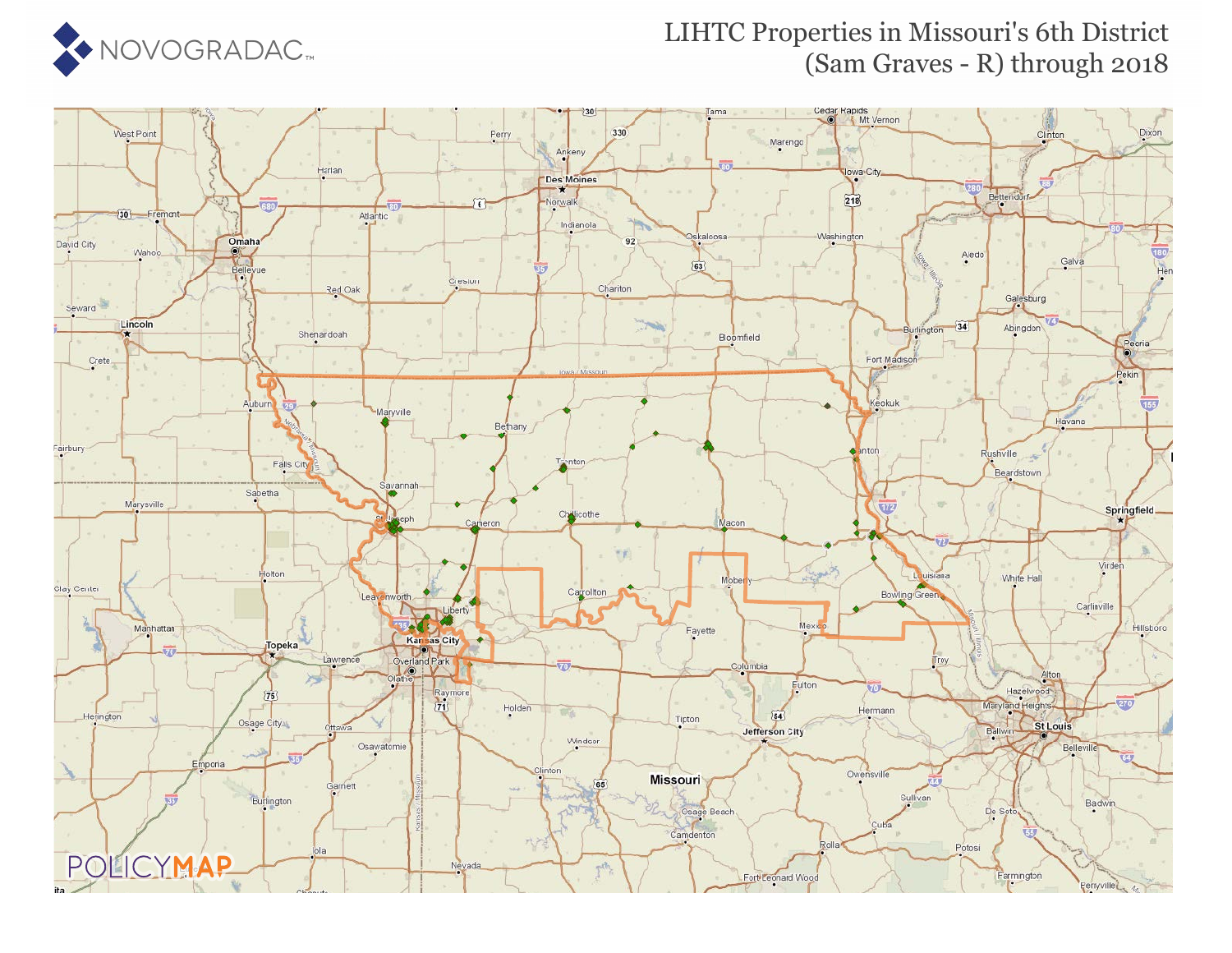| <b>Project Name</b>                                  | <b>Address</b>                            | <b>City</b>        | <b>State</b> | <b>Zip Code</b> | <b>Nonprofit</b><br><b>Sponsor</b> | <b>Allocation</b><br><b>Year</b> | <b>Annual</b><br><b>Allocated</b><br><b>Amount</b> | <b>Year Placed</b><br>in Service | <b>Construction Type</b>        | <b>Total</b><br><b>Units</b> | Low<br><b>Income</b><br><b>Units</b> | <b>Rent or</b><br><b>Income</b><br><b>Ceiling</b> | <b>Credit</b><br><b>Percentage</b>          | Tax-<br><b>Exempt</b><br><b>Bond</b> | <b>HUD Multi-</b><br>Family<br><b>Financing/Rental</b><br><b>Assistance</b> |
|------------------------------------------------------|-------------------------------------------|--------------------|--------------|-----------------|------------------------------------|----------------------------------|----------------------------------------------------|----------------------------------|---------------------------------|------------------------------|--------------------------------------|---------------------------------------------------|---------------------------------------------|--------------------------------------|-----------------------------------------------------------------------------|
| <b>OAKRIDGE APTS</b>                                 | 1202<br>ANGELIQUE ST                      | <b>ST JOSEPH</b>   | MO           | 64501           | No                                 | 2003                             | \$0                                                | 2002                             | Acquisition and Rehab 98        |                              | 98                                   |                                                   | $30\,\%$ present $\,$ Yes value             |                                      |                                                                             |
| <b>KCOM ELDERLY</b>                                  | 501 S<br><b>OSTEOPATHY</b><br>AVE         | <b>KIRKSVILLE</b>  | MO           | 63501           | No                                 | 2001                             | \$0                                                | 2003                             | <b>New Construction</b>         | 50                           | 40                                   |                                                   | 70 % present $\,$ No $\,$<br>value          |                                      |                                                                             |
| <b>SHELBINA I APTS</b>                               | 605 N CTR ST                              | <b>SHELBINA</b>    | MO           | 63468           | No                                 | 2003                             | \$0                                                | 2003                             | Acquisition and Rehab 30        |                              | 30                                   |                                                   | <b>Both 30%</b><br>and 70%<br>present value | No                                   |                                                                             |
| TIMBER VILLAS APTS                                   | 2602N<br>WASHINGTON CHILLICOTHE<br>ST     |                    | MO           | 64601           | Yes                                | 2002                             | \$0                                                | 2003                             | New Construction                | 36                           | 36                                   |                                                   | $70\,\%$ present $\,$ No value              |                                      |                                                                             |
| TOWNSEND & WALL<br><b>LOFTS</b>                      | 602 FRANCIS ST ST JOSEPH                  |                    | MO           | 64501           | No                                 | 2002                             | \$0                                                | 2003                             | Acquisition and Rehab 47        |                              | 47                                   |                                                   | <b>Both 30%</b><br>and 70%<br>present value | No                                   |                                                                             |
| APPLE PLAZA APTS                                     | 714 N MAIN ST PLATTSBURG                  |                    | MO           | 64477           | No                                 | 2004                             | \$0                                                | 2004                             | Acquisition and Rehab 16        |                              | 16                                   |                                                   | $30\,\%$ present $\,$ Yes value             |                                      |                                                                             |
| <b>AUTUMN HOUSE</b>                                  | <b>110 S VINE ST</b>                      | <b>MARYVILLE</b>   | MO           | 64468           | No                                 | 2004                             | \$0                                                | 2004                             | Acquisition and Rehab 50        |                              | 98                                   |                                                   | $30\,\%$ present $\,$ Yes value             |                                      |                                                                             |
| <b>MAPLE CORNERS II</b>                              | 521 NW 72ND CT KANSAS CITY                |                    | МO           | 64118           | No                                 | 2002                             | \$0                                                | 2004                             | <b>New Construction</b>         | 48                           | 33                                   |                                                   | Not<br>Indicated                            |                                      |                                                                             |
| NORTHWOODS APTS                                      | 3401 NW 69TH<br><b>TER</b>                | <b>KANSAS CITY</b> | $_{\rm MO}$  | 64151           | No                                 | 2004                             | \$0                                                | 2004                             | Acquisition and Rehab 100       |                              | 100                                  |                                                   | Not<br>Indicated                            |                                      |                                                                             |
| <b>WHITTINGTON</b><br><b>ESTATES</b>                 | 1502<br>BUCKINGHAM ST JOSEPH<br><b>ST</b> |                    | MO           | 64506           | Yes                                | 2003                             | \$0                                                | 2004                             | <b>New Construction</b>         | 40                           | 40                                   |                                                   | 70 % present $\,$ No $\,$<br>value          |                                      |                                                                             |
| BROOKFIELD VILLAGE $^{638}_{ST}$ SCLINTON BROOKFIELD |                                           |                    | MO           | 64628           | No                                 | 2004                             | \$252,270                                          | 2005                             | <b>Acquisition and Rehab 56</b> |                              | 56                                   | 60% AMGI                                          | 70 % present No<br>value                    |                                      |                                                                             |
| <b>FOURTH STREET</b><br>LOFTS, LP                    | $216$ N FOURTH<br>ST                      | ST JOSEPH          | $_{\rm MO}$  | 64501           | $\rm\thinspace No$                 | 2004                             | \$411,411                                          | 2005                             | Acquisition and Rehab 24        |                              | 24                                   | 60% AMGI                                          | $70\,\%$ present $\,$ No value              |                                      |                                                                             |
| <b>LANDMARK TOWERS</b>                               | 1203W<br><b>COLLEGE ST</b>                | <b>LIBERTY</b>     | $_{\rm MO}$  | 64068           | $\rm\thinspace No$                 | 2005                             | \$128,654                                          | 2005                             | Acquisition and Rehab 64        |                              | 65                                   | 60% AMGI                                          | $30$ % present $\,$ $\rm Yes$<br>value      |                                      |                                                                             |

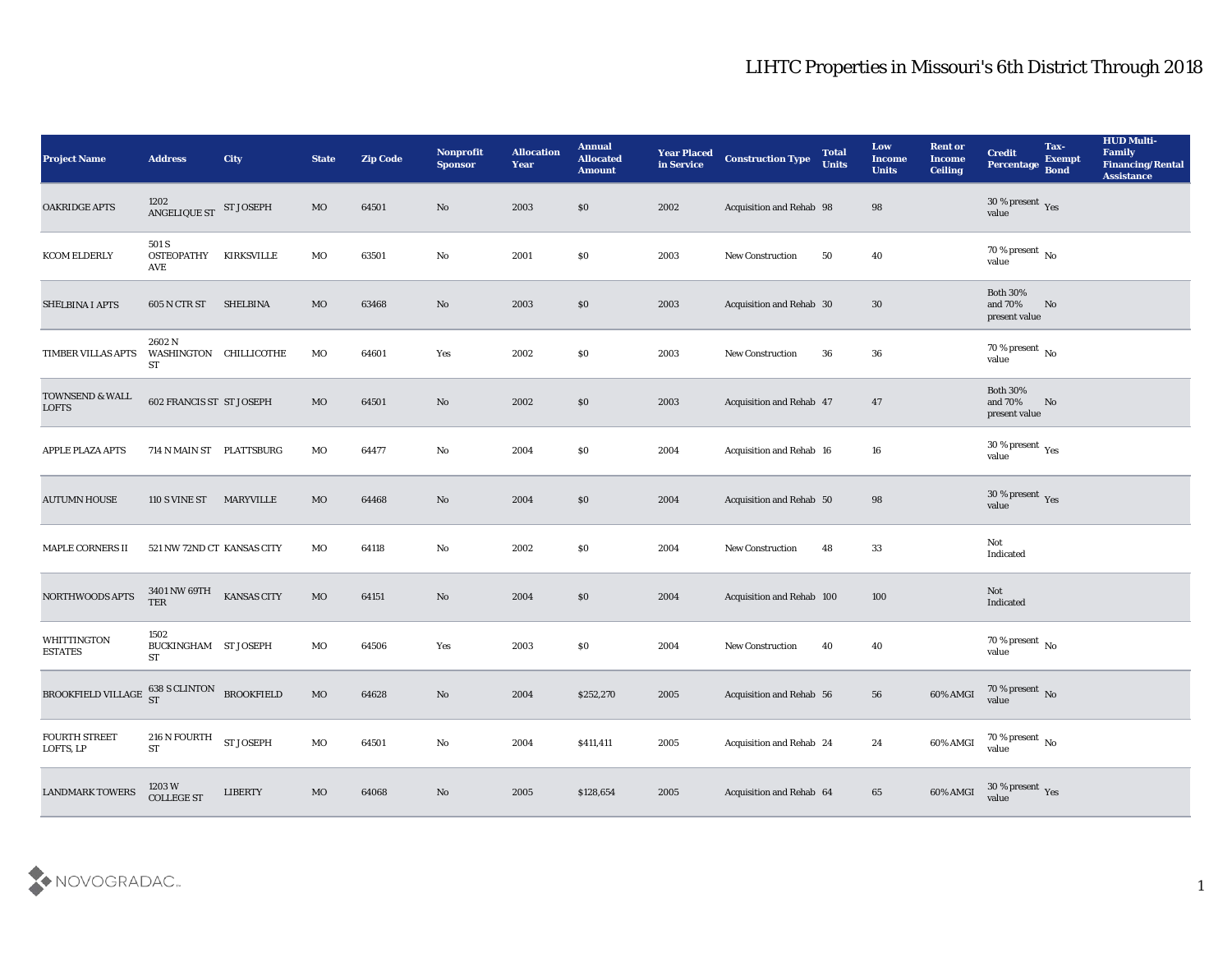| <b>Project Name</b>                   | <b>Address</b>                    | <b>City</b>                        | <b>State</b> | <b>Zip Code</b> | <b>Nonprofit</b><br><b>Sponsor</b> | <b>Allocation</b><br>Year | <b>Annual</b><br><b>Allocated</b><br><b>Amount</b> | <b>Year Placed</b><br>in Service | <b>Construction Type</b>                     | <b>Total</b><br><b>Units</b> | Low<br>Income<br><b>Units</b> | <b>Rent or</b><br><b>Income</b><br><b>Ceiling</b> | <b>Credit</b><br>Percentage                 | Tax-<br><b>Exempt</b><br><b>Bond</b> | <b>HUD Multi-</b><br>Family<br><b>Financing/Rental</b><br><b>Assistance</b> |
|---------------------------------------|-----------------------------------|------------------------------------|--------------|-----------------|------------------------------------|---------------------------|----------------------------------------------------|----------------------------------|----------------------------------------------|------------------------------|-------------------------------|---------------------------------------------------|---------------------------------------------|--------------------------------------|-----------------------------------------------------------------------------|
| LOFTS AT LANDMARK                     | 212 N FOURTH<br><b>ST</b>         | <b>ST JOSEPH</b>                   | MO           | 64501           | No                                 | 2004                      | \$563,000                                          | 2005                             | Acquisition and Rehab 45                     |                              | 45                            | 60% AMGI                                          | $70\%$ present $\overline{N_0}$<br>value    |                                      |                                                                             |
| <b>STRAND APTS</b>                    | 716 CLAY ST                       | CHILLICOTHE                        | <b>MO</b>    | 64601           | No                                 | 2004                      | \$296,200                                          | 2005                             | Acquisition and Rehab 32                     |                              | 32                            | 60% AMGI                                          | $70\,\%$ present $\;$ No value              |                                      |                                                                             |
| <b>WHITE OAK MANOR</b>                | 501 W MAIN ST SAVANNAH            |                                    | MO           | 64485           | Yes                                | 2005                      | \$298,000                                          | 2006                             | <b>New Construction</b>                      | 40                           | 40                            | 60% AMGI                                          | 70 % present $\,$ No $\,$<br>value          |                                      |                                                                             |
| <b>ANDERSON ESTATES</b>               | 1821 S MAIN ST PALMYRA            |                                    | MO           | 63461           | Yes                                | 2006                      | \$292,500                                          | 2007                             | Acquisition and Rehab 62                     |                              | 62                            | 60% AMGI                                          | <b>Both 30%</b><br>and 70%<br>present value | No                                   |                                                                             |
| <b>CEDAR TREE APTS</b>                | 309 N CEDAR ST SAVANNAH           |                                    | MO           | 64485           | No                                 | 2007                      | \$109,051                                          | 2007                             | Acquisition and Rehab 37                     |                              | 37                            | 60% AMGI                                          | $30\,\%$ present $\,\mathrm{Yes}$<br>value  |                                      |                                                                             |
| <b>CENTER APTS</b>                    | 525 JACKSON ST CHILLICOTHE        |                                    | MO           | 64601           | No                                 | 2007                      | \$78,853                                           | 2007                             | Acquisition and Rehab 34                     |                              | 34                            | 60% AMGI                                          | $30\,\%$ present $\,$ Yes value             |                                      |                                                                             |
| <b>MARK TWAIN APTS</b>                | 200 S MAIN ST HANNIBAL            |                                    | MO           | 63401           | No                                 | 2006                      | \$425,000                                          | 2007                             | Acquisition and Rehab 34                     |                              | 34                            | 60% AMGI                                          | $70\,\%$ present $\,$ No value              |                                      |                                                                             |
| NORTH PARK PLACE<br><b>APTS</b>       | 503 NW 72ND ST KANSAS CITY        |                                    | MO           | 64118           | No                                 | 2007                      | \$113,041                                          | 2007                             | <b>Both New Construction</b> 56<br>and $A/R$ |                              | 56                            | 60% AMGI                                          | $30\,\%$ present $\,$ Yes value             |                                      |                                                                             |
| <b>OAKS APTS</b>                      | 117 S ST                          | <b>EXCELSIOR</b><br><b>SPRINGS</b> | MO           | 64024           | No                                 | 2006                      | \$553,287                                          | 2007                             | Acquisition and Rehab 40                     |                              | 40                            | 60% AMGI                                          | $70\,\%$ present $\,$ No value              |                                      |                                                                             |
| SAVANNAH CATALPA<br><b>TREE APTS</b>  | 611 W MARKET<br><b>ST</b>         | SAVANNAH                           | $_{\rm MO}$  | 64485           | No                                 | 2007                      | \$83,108                                           | 2007                             | <b>Acquisition and Rehab 35</b>              |                              | 35                            | 60% AMGI                                          | $30\,\%$ present $\,$ Yes value             |                                      |                                                                             |
| VILLAS AT AUTUMN<br>BEND              | 1610 SW<br><b>MARTIN DR</b>       | <b>BLUE SPRINGS</b>                | MO           | 64015           | No                                 | 2007                      | \$386,055                                          | 2007                             | Acquisition and Rehab 150                    |                              | 145                           | 60% AMGI                                          | 30 % present $\gamma_{\rm e s}$<br>value    |                                      |                                                                             |
| <b>VILLAS AT THE</b><br><b>SUMMIT</b> | 2514 AURORA<br>AVE                | <b>MARYVILLE</b>                   | MO           | 64468           | Yes                                | 2006                      | \$359,500                                          | 2007                             | New Construction                             | 38                           | 36                            | 60% AMGI                                          | $70\,\%$ present $\,$ No value              |                                      |                                                                             |
| HANNIBAL APTS                         | 202<br>CENTERVILLE HANNIBAL<br>RD |                                    | MO           | 63401           | $\mathbf{Yes}$                     | 2008                      | \$363,000                                          | 2009                             | New Construction                             | 72                           | 72                            | 60% AMGI                                          | Both $30\%$<br>and 70%<br>present value     | No                                   |                                                                             |

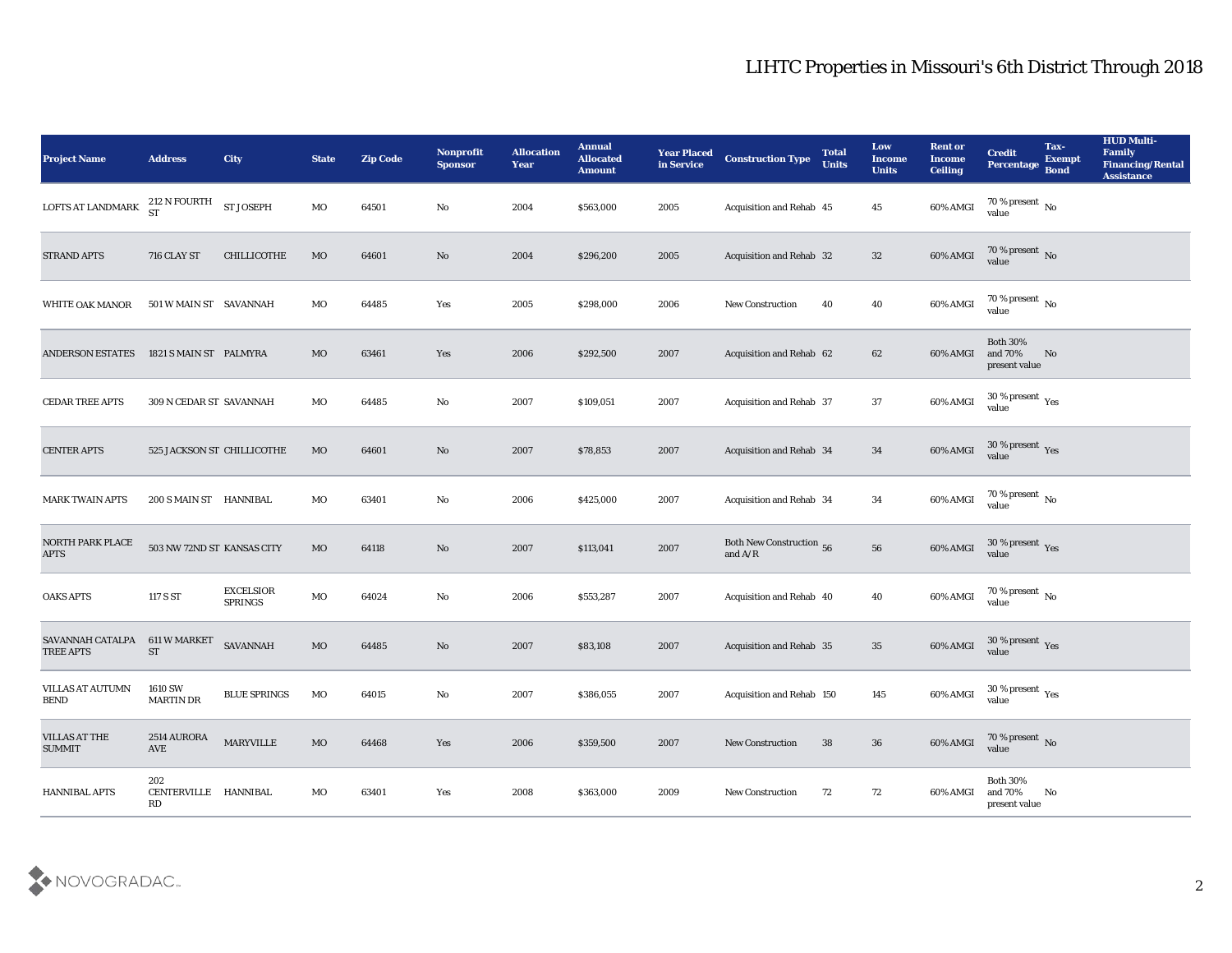| <b>Project Name</b>                          | <b>Address</b>                           | <b>City</b>                        | <b>State</b> | <b>Zip Code</b> | Nonprofit<br><b>Sponsor</b> | <b>Allocation</b><br><b>Year</b> | <b>Annual</b><br><b>Allocated</b><br><b>Amount</b> | <b>Year Placed</b><br>in Service | <b>Construction Type</b> | <b>Total</b><br><b>Units</b> | Low<br><b>Income</b><br><b>Units</b> | <b>Rent or</b><br><b>Income</b><br><b>Ceiling</b> | <b>Credit</b><br>Percentage Bond            | Tax-<br><b>Exempt</b> | <b>HUD Multi-</b><br>Family<br><b>Financing/Rental</b><br><b>Assistance</b> |
|----------------------------------------------|------------------------------------------|------------------------------------|--------------|-----------------|-----------------------------|----------------------------------|----------------------------------------------------|----------------------------------|--------------------------|------------------------------|--------------------------------------|---------------------------------------------------|---------------------------------------------|-----------------------|-----------------------------------------------------------------------------|
| <b>VILLAGE GREEN APTS</b>                    | 1103 N HARRIS CAMERON<br>ST              |                                    | $_{\rm MO}$  |                 | Yes                         | 2008                             | \$225,397                                          | 2009                             | Acquisition and Rehab 40 |                              | 39                                   | 60% AMGI                                          | $30\,\%$ present $\,$ No value              |                       |                                                                             |
| <b>ADAM'S PARK APTS</b>                      | 1312 E NINTH ST TRENTON                  |                                    | MO           | 64683           | No                          | 2010                             | \$385,000                                          | 2011                             | Acquisition and Rehab 35 |                              | 35                                   | 60% AMGI                                          | <b>Both 30%</b><br>and 70%<br>present value | No                    |                                                                             |
| BELLEFIELD ESTATES 12 GATEWAY SQ MONROE CITY |                                          |                                    | MO           | 63456           | Yes                         | 2009                             | \$180,756                                          | 2011                             | Acquisition and Rehab 22 |                              | 22                                   | 60% AMGI                                          | <b>Both 30%</b><br>and 70%<br>present value | No                    |                                                                             |
| <b>EASTWOOD APTS</b>                         | 221 N<br>EASTWOOD LN KEARNEY             |                                    | MO           | 64060           | No                          | 2009                             | \$608,433                                          | 2011                             | New Construction         | 55                           | 55                                   | 60% AMGI                                          | <b>Both 30%</b><br>and 70%<br>present value | No                    |                                                                             |
| 11TH ST APTS                                 | 202 S 11TH ST                            | <b>ST JOSEPH</b>                   | MO           | 64501           |                             | 1991                             | \$0                                                | 1992                             | Acquisition and Rehab 5  |                              | $\overline{5}$                       |                                                   | Not<br>Indicated                            | No                    |                                                                             |
| CHILLICOTHE<br><b>ESTATES APTS</b>           | $555$ W MOHAWK $\,$ CHILLICOTHE<br>RD    |                                    | MO           | 64601           |                             | 1991                             | \$0                                                | 1992                             | <b>New Construction</b>  | 24                           | 24                                   |                                                   | Not<br>$\operatorname{Indicated}$           | No                    |                                                                             |
| <b>KEARNEY ESTATES</b>                       | 241<br>SOUTHBROOK KEARNEY<br><b>PKWY</b> |                                    | MO           | 64060           |                             | 1991                             | \$0                                                | 1992                             | <b>New Construction</b>  | 24                           | 24                                   |                                                   | Not<br>Indicated                            | No                    |                                                                             |
| <b>MAIN STREET APTS</b>                      | 501 S MAIN ST LOUISIANA                  |                                    | MO           | 63353           |                             | 1991                             | \$0                                                | 1992                             | Acquisition and Rehab 4  |                              | $\overline{4}$                       |                                                   | Not<br>Indicated                            | No                    |                                                                             |
| MARYVILLE<br><b>PROPERTIES</b>               | $308\to \hbox{SUMMIT}$<br>DR             | <b>MARYVILLE</b>                   | $_{\rm MO}$  | 64468           |                             | 1991                             | \$0                                                | 1992                             | New Construction         | 24                           | 24                                   |                                                   | Not<br>Indicated                            | No                    |                                                                             |
| <b>MEADOW VIEW APTS</b>                      | 201 LODWICK<br>${\rm LN}$                | <b>EXCELSIOR</b><br><b>SPRINGS</b> | $_{\rm MO}$  | 64024           |                             | 1991                             | \$0                                                | 1992                             | <b>New Construction</b>  | 12                           | 12                                   |                                                   | Not<br>Indicated                            | No                    |                                                                             |
| <b>OAKVIEW APTS</b>                          | 202<br>CENTERVILLE HANNIBAL<br>RD        |                                    | MO           | 63401           |                             | 1991                             | \$0                                                | 1992                             | <b>New Construction</b>  | 24                           | 24                                   |                                                   | Not<br>Indicated                            | No                    |                                                                             |
| PRAY APTS                                    | $703\,\mathrm{N}$<br><b>CAROLINA ST</b>  | LOUISIANA                          | $_{\rm MO}$  | 63353           |                             | 1991                             | $\$0$                                              | 1992                             | Acquisition and Rehab 3  |                              | $\mathbf{3}$                         |                                                   | Not<br>Indicated                            | $\mathbf {No}$        |                                                                             |
| 9TH ST APTS                                  | 421 S NINTH ST ST JOSEPH                 |                                    | $_{\rm MO}$  | 64501           |                             | 1991                             | \$0                                                | 1993                             | Acquisition and Rehab 0  |                              | $\bf{0}$                             |                                                   | Not<br>Indicated                            | No                    |                                                                             |

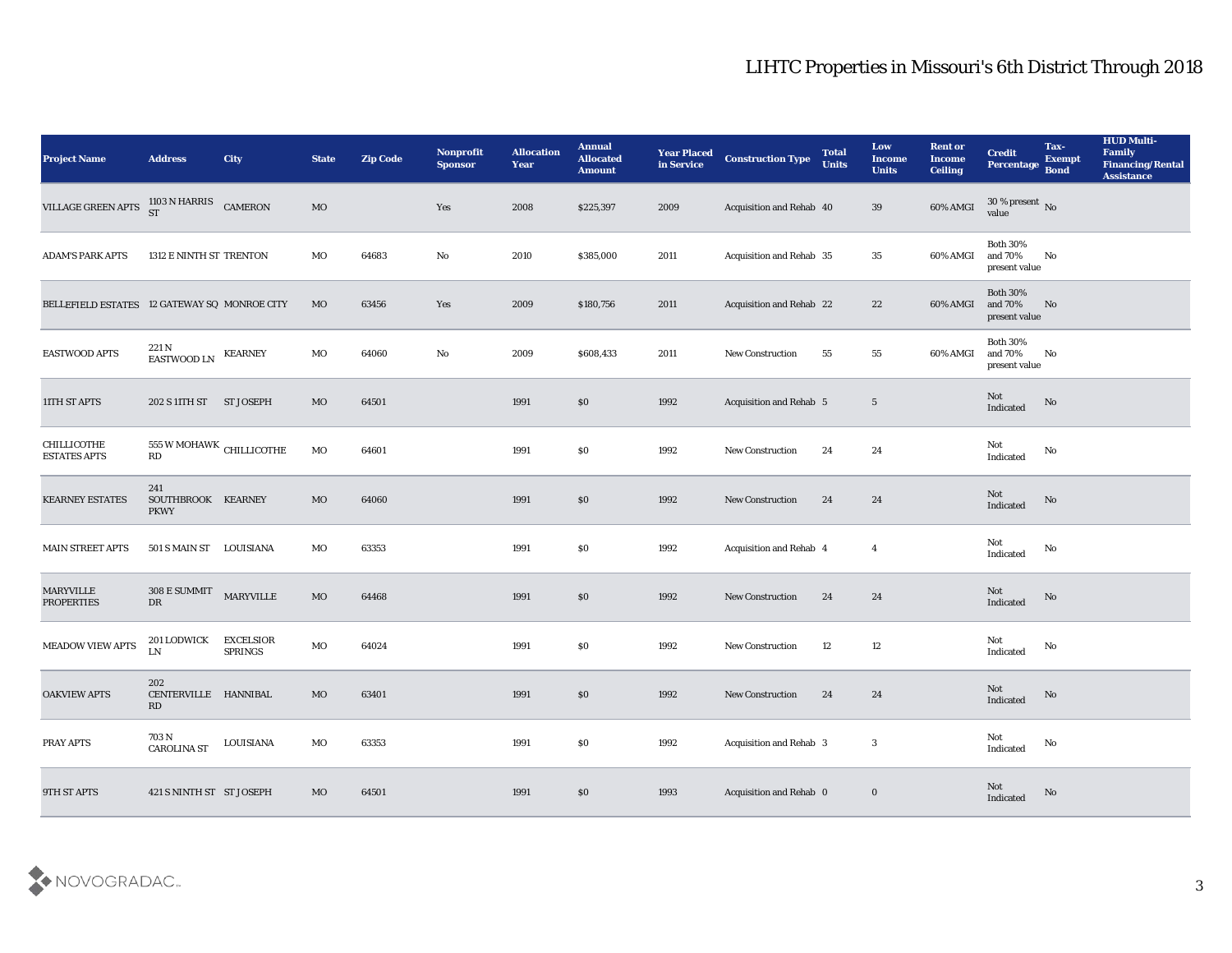| <b>Project Name</b>                            | <b>Address</b>                                        | <b>City</b>       | <b>State</b> | <b>Zip Code</b> | Nonprofit<br><b>Sponsor</b> | <b>Allocation</b><br><b>Year</b> | <b>Annual</b><br><b>Allocated</b><br><b>Amount</b> | <b>Year Placed<br/>in Service</b> | <b>Construction Type</b>  | <b>Total</b><br><b>Units</b> | Low<br><b>Income</b><br><b>Units</b> | <b>Rent or</b><br><b>Income</b><br><b>Ceiling</b> | <b>Credit</b><br>Percentage            | Tax-<br><b>Exempt</b><br><b>Bond</b> | <b>HUD Multi-</b><br>Family<br><b>Financing/Rental</b><br><b>Assistance</b> |
|------------------------------------------------|-------------------------------------------------------|-------------------|--------------|-----------------|-----------------------------|----------------------------------|----------------------------------------------------|-----------------------------------|---------------------------|------------------------------|--------------------------------------|---------------------------------------------------|----------------------------------------|--------------------------------------|-----------------------------------------------------------------------------|
| <b>ALBANY ESTATES</b>                          | 906 N 18TH ST ALBANY                                  |                   | MO           | 64402           |                             | 1992                             | \$0                                                | 1993                              | New Construction          | 20                           | 20                                   |                                                   | Not<br>Indicated                       |                                      |                                                                             |
| ENGLEWOOD APTS                                 | 5412 NW WAUKOMIS DR KANSAS CITY                       |                   | MO           | 64151           |                             | 1991                             | $\$0$                                              | 1993                              | Acquisition and Rehab 152 |                              | 152                                  |                                                   | Not<br>Indicated                       | No                                   |                                                                             |
| <b>MILAN APTS</b>                              | 502 SE STATE ST MILAN                                 |                   | MO           | 63556           |                             | 1992                             | \$0                                                | 1993                              | <b>New Construction</b>   | 16                           | 16                                   |                                                   | Not<br>Indicated                       |                                      |                                                                             |
| <b>OAKWOOD SENIOR</b><br><b>APTS</b>           | 766 HEAD LN                                           | <b>HANNIBAL</b>   | MO           | 63401           |                             | 1991                             | \$0                                                | 1993                              | <b>New Construction</b>   | 24                           | 24                                   |                                                   | Not<br>Indicated                       | No                                   |                                                                             |
| RANCHLAND GARDEN<br><b>APTS</b>                | 700<br>RANCHLAND<br>DR                                | <b>MACON</b>      | MO           | 63552           |                             | 1991                             | \$0                                                | 1993                              | <b>New Construction</b>   | 24                           | 24                                   |                                                   | Not<br>Indicated                       | No                                   |                                                                             |
| <b>WESTCHESTER</b><br><b>VILLAGE</b>           | 2302 VILLAGE<br>DR                                    | <b>ST JOSEPH</b>  | $_{\rm MO}$  | 64506           |                             | 1991                             | $\$0$                                              | 1993                              | New Construction          | 60                           | 60                                   |                                                   | Not<br>Indicated                       | No                                   |                                                                             |
| CLARKSVILLE ESTATES 115 N FIRST ST CLARKSVILLE |                                                       |                   | MO           | 63336           |                             | 1994                             | \$0                                                | 1994                              | Acquisition and Rehab 32  |                              | 32                                   |                                                   | Not<br>Indicated                       | No                                   |                                                                             |
| <b>GREEN CITY APTS</b>                         | 400 N FRIDAY<br><b>ST</b>                             | <b>GREEN CITY</b> | MO           | 63545           |                             | 1993                             | \$0                                                | 1994                              | <b>New Construction</b>   | 8                            | 8                                    |                                                   | Not<br>Indicated                       | No                                   |                                                                             |
| KIRKSVILLE ESTATES                             | $2200\,\mathrm{E}\,\mathrm{NORMAL}$ KIRKSVILLE<br>AVE |                   | MO           | 63501           |                             | 1993                             | \$0                                                | 1994                              | New Construction          | 24                           | 24                                   |                                                   | Not<br>$\operatorname{Indicated}$      | No                                   |                                                                             |
| LATHROP PROPERTIES 115 S ST                    |                                                       | <b>LATHROP</b>    | MO           | 64465           |                             | 1993                             | \$0                                                | 1994                              | <b>New Construction</b>   | 24                           | 24                                   |                                                   | Not<br>Indicated                       | No                                   |                                                                             |
| LITTLE VILLAGE<br><b>APARTMENTS</b>            | <b>103 N LEE ST</b>                                   | <b>BUCKNER</b>    | MO           | 64016-9720      | No                          | 1992                             | \$6,403                                            | 1994                              | Acquisition and Rehab 34  |                              | 34                                   | 60% AMGI                                          | $30\,\%$ present $\,$ No $\,$<br>value |                                      | No                                                                          |
| MEADOW VIEW APTS                               | 320 LODWICK EXCELSIOR<br>LN                           | <b>SPRINGS</b>    | MO           |                 |                             | 1992                             | $\$0$                                              | 1994                              | <b>New Construction</b>   | 24                           | 24                                   |                                                   | Not<br>Indicated                       |                                      |                                                                             |
| MERCER COUNTY FAMI 1310 E MAIN ST PRINCETON    |                                                       |                   | MO           | 64673           |                             | 1993                             | \$0                                                | 1994                              | <b>New Construction</b>   | 16                           |                                      | $16\,$                                            | <b>Not</b><br>Indicated                | No                                   |                                                                             |

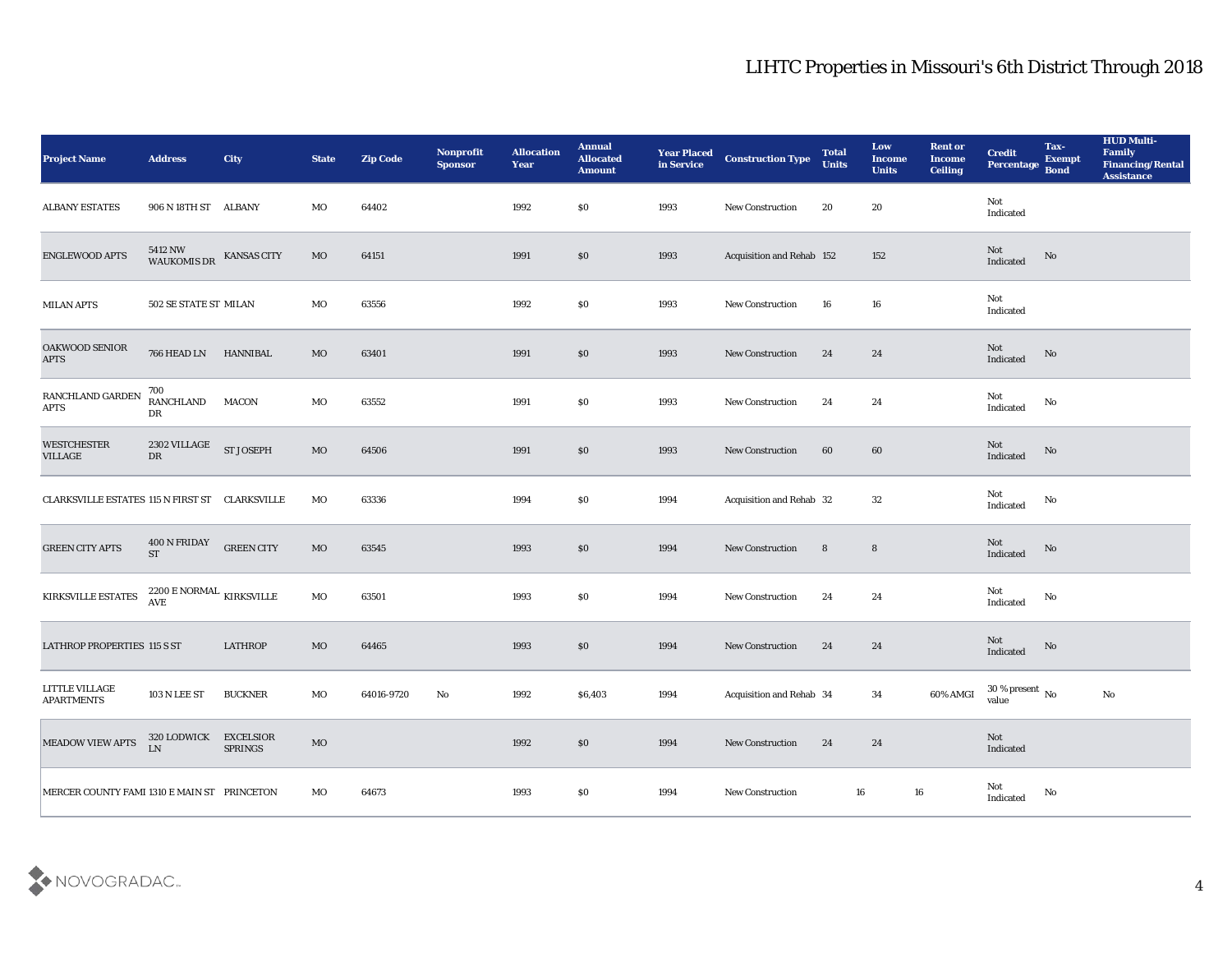| <b>Project Name</b>                             | <b>Address</b>                  | <b>City</b>          | <b>State</b> | <b>Zip Code</b> | Nonprofit<br><b>Sponsor</b> | <b>Allocation</b><br><b>Year</b> | <b>Annual</b><br><b>Allocated</b><br><b>Amount</b> | <b>Year Placed</b><br>in Service | <b>Construction Type</b> | <b>Total</b><br><b>Units</b> | Low<br><b>Income</b><br><b>Units</b> | <b>Rent or</b><br><b>Income</b><br><b>Ceiling</b> | <b>Credit</b><br>Percentage        | Tax-<br><b>Exempt</b><br><b>Bond</b> | <b>HUD Multi-</b><br>Family<br>Financing/Rental<br><b>Assistance</b> |
|-------------------------------------------------|---------------------------------|----------------------|--------------|-----------------|-----------------------------|----------------------------------|----------------------------------------------------|----------------------------------|--------------------------|------------------------------|--------------------------------------|---------------------------------------------------|------------------------------------|--------------------------------------|----------------------------------------------------------------------|
| SHERATON SQUARE                                 | $100\ \mathrm{PFEIFFER}$<br>AVE | KIRKSVILLE           | $_{\rm MO}$  | 63501           |                             | 1993                             | \$0                                                | 1994                             | New Construction         | 24                           | 23                                   |                                                   | Not<br>Indicated                   | $\rm \bf No$                         |                                                                      |
| <b>CAMERON VILLA</b>                            | 503 CAMERON<br>VILLA DR         | <b>CAMERON</b>       | MO           | 64429           | No                          | 1994                             | $\$0$                                              | 1995                             | New Construction         | 32                           | 32                                   |                                                   | $70\,\%$ present $\,$ No value     |                                      |                                                                      |
| <b>CARROLLTON VILLA</b>                         | 1108 E TENTH<br><b>ST</b>       | CARROLLTON           | $_{\rm MO}$  | 64633           | $\mathbf{N}\mathbf{o}$      | 1994                             | \$0                                                | 1995                             | New Construction         | 48                           | 48                                   |                                                   | $70\,\%$ present $\,$ No value     |                                      |                                                                      |
| <b>COLLEGE APTS</b>                             | 3070 HOLMAN<br>${\rm D}{\rm R}$ | <b>HANNIBAL</b>      | $_{\rm MO}$  | 63401           | $\mathbf{No}$               | 1994                             | \$0\$                                              | 1995                             | New Construction         | 48                           | 48                                   |                                                   | $70\,\%$ present $\,$ No value     |                                      |                                                                      |
| HANNIBAL ESTATES                                | 494 MUNGER<br>$\mathbf{LN}$     | <b>HANNIBAL</b>      | $_{\rm MO}$  | 63401           | No                          | 1994                             | \$0                                                | 1995                             | <b>New Construction</b>  | 24                           | 24                                   |                                                   | $30\,\%$ present $\,$ No value     |                                      |                                                                      |
| HANNIBAL VILLAGE                                | 732 HEAD LN                     | HANNIBAL             | MO           | 63401           | $\mathbf{No}$               | 1994                             | \$0                                                | 1995                             | New Construction         | 24                           | 24                                   |                                                   | $30\,\%$ present $\,$ No value     |                                      |                                                                      |
| <b>LYNN PARK APTS</b>                           | $701\,\mathrm{TIGER}$ DR        | EXCELSIOR<br>SPRINGS | $_{\rm MO}$  | 64024           | No                          | 1993                             | \$0                                                | 1995                             | New Construction         | 24                           | 24                                   |                                                   | $70\,\%$ present $\,$ No value     |                                      |                                                                      |
| <b>NORTHPOINT</b><br><b>COMMONS</b>             | 800 NW 79TH<br>TER              | <b>KANSAS CITY</b>   | MO           | 64118           | $\mathbf{No}$               | 1993                             | \$0                                                | 1995                             | <b>New Construction</b>  | 158                          | 158                                  |                                                   | $70\,\%$ present $\,$ No value     |                                      |                                                                      |
| PEACH TREE PLACE                                | 3301 S 35TH ST ST JOSEPH        |                      | MO           | 64503           | No                          | 1994                             | \$0                                                | 1995                             | <b>New Construction</b>  | 64                           | 64                                   |                                                   | $70\,\%$ present $\,$ No value     |                                      |                                                                      |
| NORTHPOINTE<br><b>COMMONS</b>                   | 800 NW 79TH<br><b>TERR</b>      | <b>KANSAS CITY</b>   | MO           | 64118-8360      | No                          | 1993                             | \$827,182                                          | 1995                             | <b>New Construction</b>  | 158                          | 158                                  | 60% AMGI                                          | $70\,\%$ present $\,$ No value     |                                      | No                                                                   |
| <b>CAMERON</b><br><b>PROPERTIES</b>             | 1100 N<br>ASHLAND DR            | <b>CAMERON</b>       | MO           | 64429           | No                          | 1995                             | \$0                                                | 1996                             | <b>New Construction</b>  | 26                           | 26                                   |                                                   | 70 % present $\bar{N}$ o<br>value  |                                      |                                                                      |
| <b>GALLATIN PLAZA APTS 101 E ELM ST</b>         |                                 | <b>GALLATIN</b>      | $_{\rm MO}$  | 64640           | $\mathbf {No}$              | 1995                             | \$0                                                | 1996                             | New Construction         | 30                           | $30\,$                               |                                                   | 70 % present $\,$ No $\,$<br>value |                                      |                                                                      |
| <b>GRAND COURT APTS 405 N WOOD ST BRUNSWICK</b> |                                 |                      | MO           | 65236           | No                          | 1994                             | \$0                                                | 1996                             | New Construction         | 20                           | 20                                   |                                                   | $70\,\%$ present $\,$ No value     |                                      |                                                                      |

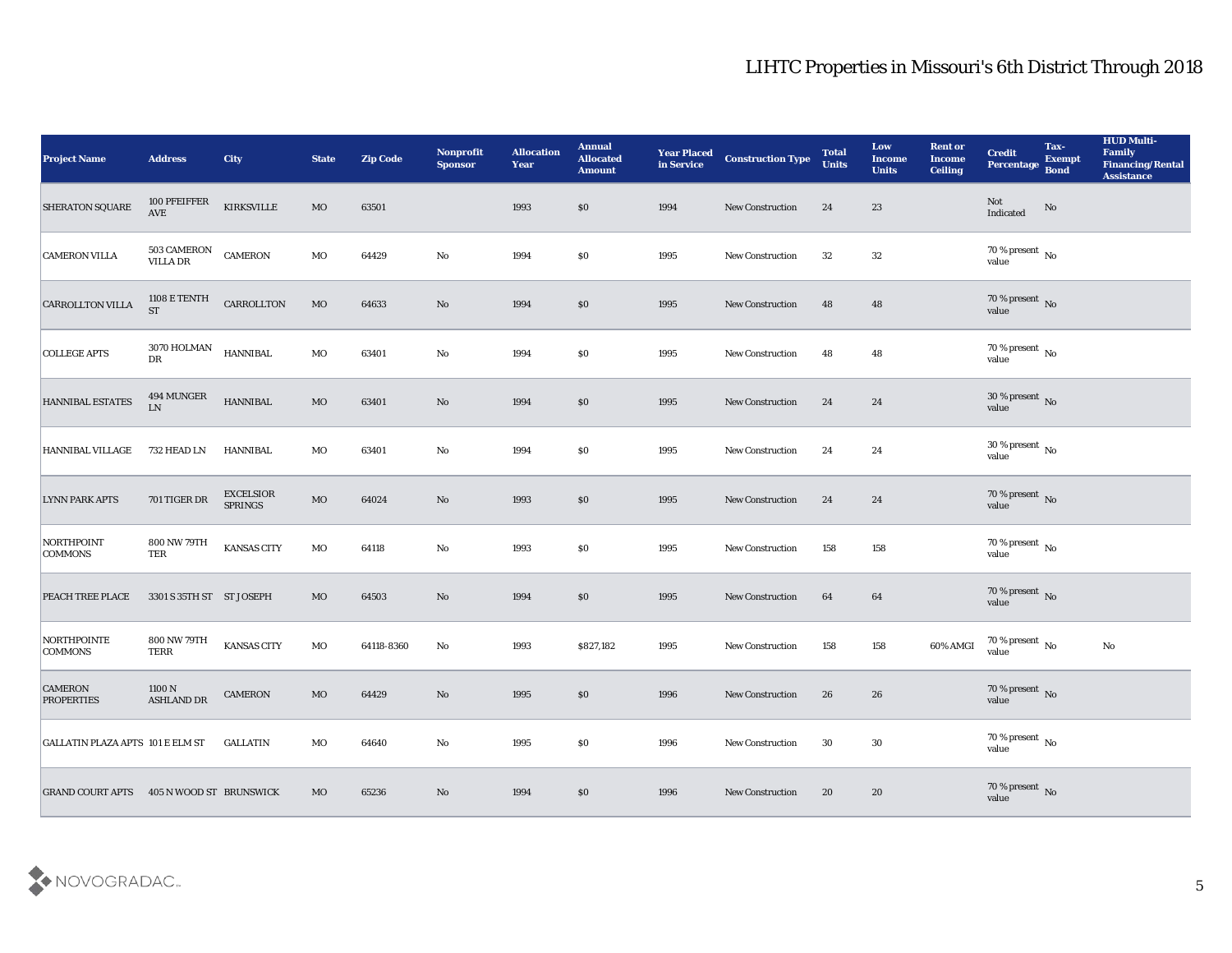| <b>Project Name</b>                                                                                                      | <b>Address</b>                              | <b>City</b>       | <b>State</b> | <b>Zip Code</b> | Nonprofit<br><b>Sponsor</b> | <b>Allocation</b><br><b>Year</b> | <b>Annual</b><br><b>Allocated</b><br><b>Amount</b> | <b>Year Placed</b><br>in Service | <b>Construction Type</b> | <b>Total</b><br><b>Units</b> | Low<br>Income<br><b>Units</b> | <b>Rent or</b><br><b>Income</b><br><b>Ceiling</b> | <b>Credit</b><br>Percentage                 | Tax-<br><b>Exempt</b><br><b>Bond</b> | <b>HUD Multi-</b><br>Family<br><b>Financing/Rental</b><br><b>Assistance</b> |
|--------------------------------------------------------------------------------------------------------------------------|---------------------------------------------|-------------------|--------------|-----------------|-----------------------------|----------------------------------|----------------------------------------------------|----------------------------------|--------------------------|------------------------------|-------------------------------|---------------------------------------------------|---------------------------------------------|--------------------------------------|-----------------------------------------------------------------------------|
| <b>JAGA APTS IV</b>                                                                                                      | 400 S FIFTH ST CANTON                       |                   | MO           | 63435           | No                          | 1995                             | \$0                                                | 1996                             | New Construction         | 8                            | $6\phantom{.0}$               |                                                   | 70 % present No<br>value                    |                                      |                                                                             |
| <b>KAHOKA CROSSING</b>                                                                                                   | 1020 W MAIN ST KAHOKA                       |                   | MO           |                 | No                          | 1995                             | \$0                                                | 1996                             | <b>New Construction</b>  | 24                           | 24                            |                                                   | $70\,\%$ present $\,$ No value              |                                      |                                                                             |
| $\vert$ MITTELMAN/VOLKER 5 W THIRD ST PARKVILLE<br><b>BLDG</b>                                                           |                                             |                   | MO           | 64152           | No                          | 1995                             | \$0                                                | 1996                             | Acquisition and Rehab 49 |                              | 49                            |                                                   | 70 % present $\,$ No $\,$<br>value          |                                      |                                                                             |
| $\begin{array}{ll} \text{MUSEUM HILL REHAB} & \text{210 S 14TH ST} & \text{ST JOSEPH} \\ \text{PROJECT 1} & \end{array}$ |                                             |                   | MO           | 64501           | Yes                         | 1995                             | \$0                                                | 1996                             | Acquisition and Rehab 4  |                              | $\overline{4}$                |                                                   | $70\,\%$ present $\,$ No value              |                                      |                                                                             |
| <b>SHAMROCK ESTATES</b><br><b>APTS</b>                                                                                   | 18022 LOCUST<br><b>ST</b>                   | <b>EAGLEVILLE</b> | MO           | 64442           | No                          | 1995                             | \$0                                                | 1996                             | Acquisition and Rehab 16 |                              | 16                            |                                                   | $30\,\%$ present $\,$ No value              |                                      |                                                                             |
| <b>UNIONVILLE</b><br><b>PROPERTIES</b>                                                                                   | 2505 BIRCH ST UNIONVILLE                    |                   | MO           |                 | No                          | 1994                             | \$0                                                | 1996                             | <b>New Construction</b>  | 8                            | $8\phantom{1}$                |                                                   | $30\,\%$ present $\,$ No value              |                                      |                                                                             |
| MUSEUM HILL REHAB 210 S 13TH ST SAINT JOSEPH                                                                             |                                             |                   | MO           | 64501-0000      | No                          | 1995                             | \$16,588                                           | 1996                             | Acquisition and Rehab 4  |                              | $\overline{4}$                | 60% AMGI                                          | <b>Both 30%</b><br>and 70%<br>present value | No                                   | No                                                                          |
| BETHANY PLAZA APTS 1305 S NINTH ST BETHANY                                                                               |                                             |                   | MO           | 64424           | No                          | 1996                             | \$0                                                | 1997                             | <b>New Construction</b>  | 28                           | 28                            |                                                   | 70 % present $\,$ No $\,$<br>value          |                                      |                                                                             |
| KIRKSVILLE VILLAGE                                                                                                       | $2118$ E NORMAL $$\,{\rm KIRKSVILLE}\,$ AVE |                   | MO           | 63501           | No                          | 1996                             | \$0                                                | 1997                             | <b>New Construction</b>  | 32                           | 32                            |                                                   | $70\,\%$ present $\,$ No value              |                                      |                                                                             |
| MUSEUM HILL REHAB $202$ S 15TH ST ST JOSEPH<br>PROJECT 2                                                                 |                                             |                   | MO           | 64501           | Yes                         | 1995                             | $\$0$                                              | 1997                             | Acquisition and Rehab 5  |                              | $5\overline{)}$               |                                                   | $70\,\%$ present $\,$ No value              |                                      |                                                                             |
| <b>PARKVILLE SENIORS</b>                                                                                                 | 6111 NW BELL<br>RD                          | <b>PARKVILLE</b>  | MO           | 64152           | No                          | 1996                             | \$0                                                | 1997                             | <b>New Construction</b>  | 32                           | 32                            |                                                   | 70 % present No<br>value                    |                                      |                                                                             |
| <b>WINDWOOD APTS</b>                                                                                                     | $200$ GASLIGHT $\;$ VANDALIA<br>RD          |                   | $_{\rm MO}$  | 63382           | $\mathbf {No}$              | 1996                             | \$0                                                | 1997                             | New Construction         | 32                           | 22                            |                                                   | $70\,\%$ present $\,$ No value              |                                      |                                                                             |
| MUSEUM HILL REHAB 202 S 15TH ST SAINT JOSEPH<br>$ 2\rangle$                                                              |                                             |                   | MO           | 64501-0000      | $\mathbf{No}$               | 1995                             | \$26,880                                           | 1997                             | Acquisition and Rehab 5  |                              | $5\phantom{.0}$               | 60% AMGI                                          | <b>Both 30%</b><br>and 70%<br>present value | No                                   | $\rm\thinspace No$                                                          |

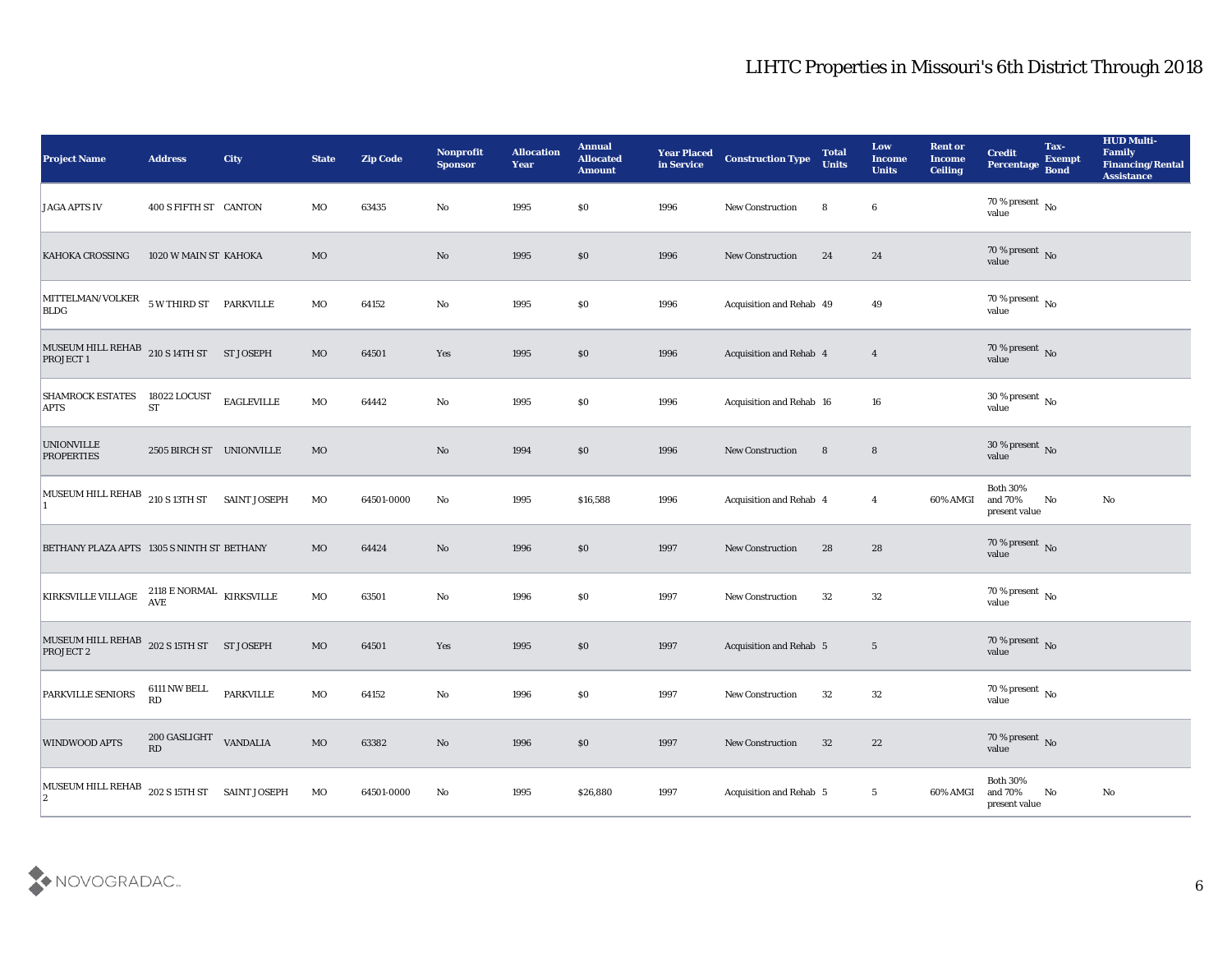| <b>Project Name</b>                         | <b>Address</b>                             | <b>City</b>                                        | <b>State</b> | <b>Zip Code</b> | Nonprofit<br><b>Sponsor</b> | <b>Allocation</b><br><b>Year</b> | <b>Annual</b><br><b>Allocated</b><br><b>Amount</b> | <b>Year Placed</b><br>in Service | <b>Construction Type</b>  | <b>Total</b><br><b>Units</b> | Low<br><b>Income</b><br><b>Units</b> | <b>Rent or</b><br><b>Income</b><br><b>Ceiling</b> | <b>Credit</b><br>Percentage        | Tax-<br><b>Exempt</b><br><b>Bond</b> | <b>HUD Multi-</b><br>Family<br><b>Financing/Rental</b><br><b>Assistance</b> |
|---------------------------------------------|--------------------------------------------|----------------------------------------------------|--------------|-----------------|-----------------------------|----------------------------------|----------------------------------------------------|----------------------------------|---------------------------|------------------------------|--------------------------------------|---------------------------------------------------|------------------------------------|--------------------------------------|-----------------------------------------------------------------------------|
| <b>HILLCREST VILLAGE</b><br><b>APTS</b>     | <b>3515 GENE</b><br>FIELD RD               | <b>ST JOSEPH</b>                                   | MO           | 64506           | No                          | 2000                             | $\$0$                                              | 1998                             | Acquisition and Rehab 107 |                              | 92                                   |                                                   | $30\,\%$ present $\,$ Yes value    |                                      |                                                                             |
| NSI TELLA JANE APTS                         | 404 TELLA JANE LOUISIANA<br>LN             |                                                    | MO           | 63353           | Yes                         | 1997                             | $\$0$                                              | 1998                             | <b>New Construction</b>   | 20                           | 20                                   |                                                   | Not<br>Indicated                   | No                                   |                                                                             |
| PARKVILLE SENIORS                           | $6115$ NW BELL<br>RD                       | PARKVILLE                                          | $_{\rm MO}$  | 64152           | $\mathbf{N}\mathbf{o}$      | 1997                             | \$0                                                | 1998                             | New Construction          | 16                           | 16                                   |                                                   | Not<br>Indicated                   | $\rm No$                             |                                                                             |
| <b>PATTONSBURG</b><br><b>MANOR</b>          | 501 CHESTNUT<br><b>ST</b>                  | PATTONSBURG                                        | $_{\rm MO}$  | 64670           | Yes                         | 1997                             | \$0                                                | 1998                             | New Construction          | 20                           | 20                                   |                                                   | Not<br>Indicated                   | $\rm No$                             |                                                                             |
| ST JOSEPH ESTATES LP 3811 BECK RD ST JOSEPH |                                            |                                                    | MO           | 64506           | No                          | 1997                             | \$0                                                | 1998                             | <b>New Construction</b>   | 48                           | 48                                   |                                                   | Not<br>Indicated                   | No                                   |                                                                             |
| <b>CHILLICOTHE PLAZA</b><br><b>APTS</b>     | 1409<br>$\,$ ALEXANDER ST $\,$ CHILLICOTHE |                                                    | MO           | 64601           | No                          | 1997                             | \$0                                                | 1999                             | New Construction          | 28                           | 28                                   |                                                   | Not<br>Indicated                   | No                                   |                                                                             |
| <b>CREEKSIDE APTS</b>                       |                                            | $301$ CREEKSIDE BOWLING GREEN $\,$ MO $\,$ DR $\,$ |              | 63334           | No                          | 1997                             | \$0                                                | 1999                             | New Construction          | 24                           | 24                                   |                                                   | ${\rm Not}$ Indicated              | $\rm No$                             |                                                                             |
| <b>MARYVILLE</b><br><b>MEADOWS</b>          | 324 E SUMMIT<br>${\rm D}{\rm R}$           | MARYVILLE                                          | $_{\rm MO}$  | 64468           | Yes                         | 1998                             | \$0                                                | 1999                             | <b>New Construction</b>   | 48                           | 48                                   |                                                   | Not<br>Indicated                   | No                                   |                                                                             |
| <b>TRENTON VILLAGE</b><br><b>APTS</b>       | 1700 E 30TH ST TRENTON<br>${\rm OFC}$      |                                                    | $_{\rm MO}$  | 64683           | No                          | 1998                             | $\$0$                                              | 1999                             | <b>New Construction</b>   | 32                           | 32                                   |                                                   | Not<br>Indicated                   | No                                   |                                                                             |
| <b>PARK VIEW PLAZA</b>                      | 708 S<br>BROADWAY ST                       | <b>JAMESPORT</b>                                   | MO           | 64648           | Yes                         | 1999                             | \$0                                                | 2000                             | <b>New Construction</b>   | 16                           | 16                                   |                                                   | $70\,\%$ present $\,$ No value     |                                      |                                                                             |
| TARKIO FAMILY APTS 709 BIRCH CIR TARKIO     |                                            |                                                    | MO           | 64491           | No                          | 1999                             | $\$0$                                              | 2000                             | <b>New Construction</b>   | 24                           | 24                                   |                                                   | $70\,\%$ present $\,$ No value     |                                      |                                                                             |
| <b>WINDWOOD ESTATES</b>                     | 1316 N<br>WOODBINE RD                      | <b>ST JOSEPH</b>                                   | $_{\rm MO}$  | 64506           | $\mathbf {No}$              | 1999                             | \$0                                                | 2000                             | New Construction          | 48                           | ${\bf 48}$                           |                                                   | 70 % present $\,$ No $\,$<br>value |                                      |                                                                             |
| <b>COLONY PLAZA</b>                         | 404 ST LOUIS<br>AVE                        | <b>EXCELSIOR</b><br>SPRINGS                        | $_{\rm MO}$  | 64024           | Yes                         | 2001                             | \$0                                                | 2001                             | Acquisition and Rehab 111 |                              | 107                                  |                                                   | $30\,\%$ present $\,$ Yes value    |                                      |                                                                             |

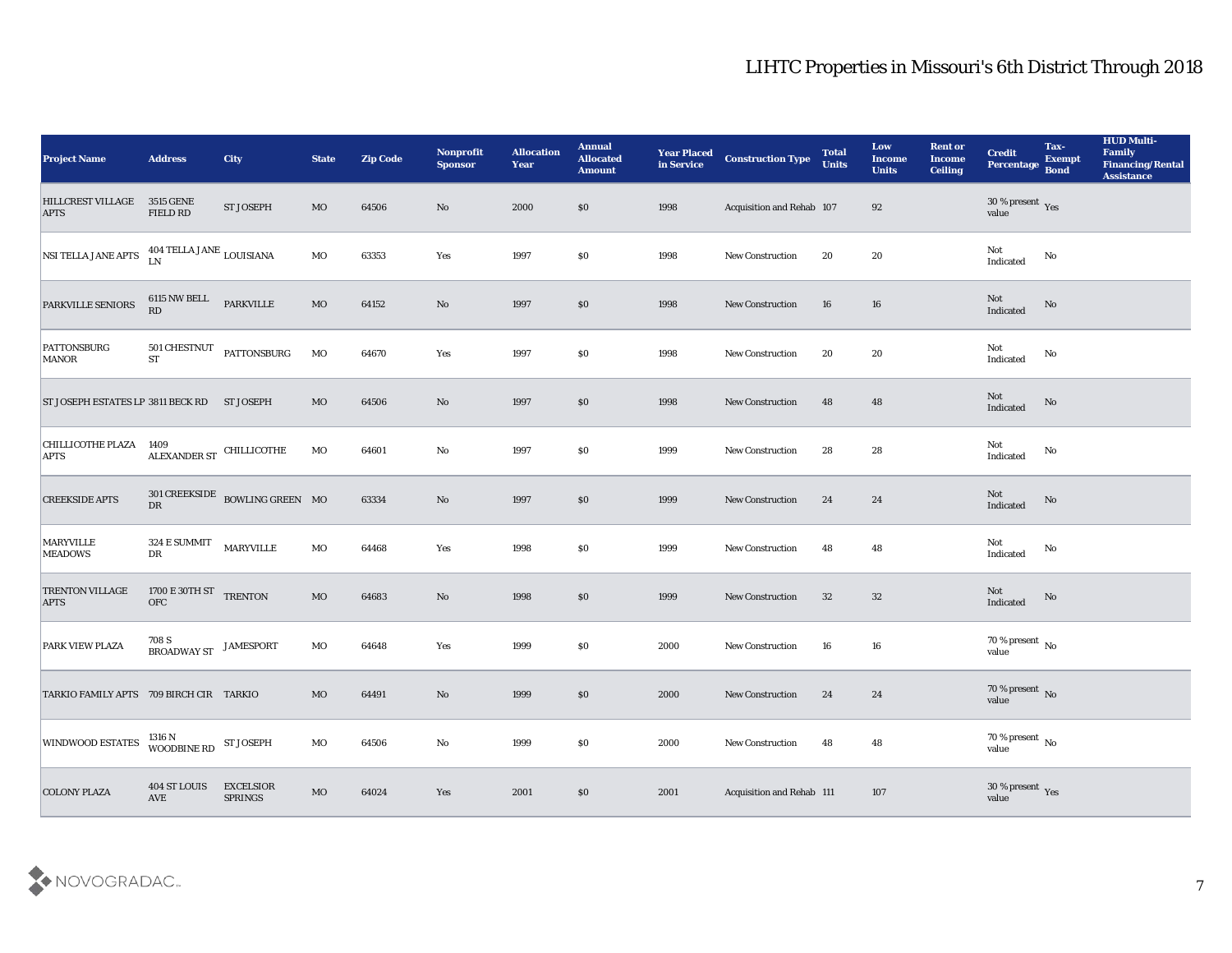| <b>Project Name</b>                                                                                                                               | <b>Address</b>                                          | City               | <b>State</b> | <b>Zip Code</b> | Nonprofit<br><b>Sponsor</b> | <b>Allocation</b><br><b>Year</b>            | <b>Annual</b><br><b>Allocated</b><br><b>Amount</b> | <b>Year Placed</b><br>in Service | <b>Construction Type</b>        | <b>Total</b><br><b>Units</b> | Low<br><b>Income</b><br><b>Units</b> | <b>Rent or</b><br><b>Income</b><br>Ceiling | <b>Credit</b><br>Percentage     | Tax-<br><b>Exempt</b><br><b>Bond</b> | <b>HUD Multi-</b><br>Family<br><b>Financing/Rental</b><br><b>Assistance</b> |
|---------------------------------------------------------------------------------------------------------------------------------------------------|---------------------------------------------------------|--------------------|--------------|-----------------|-----------------------------|---------------------------------------------|----------------------------------------------------|----------------------------------|---------------------------------|------------------------------|--------------------------------------|--------------------------------------------|---------------------------------|--------------------------------------|-----------------------------------------------------------------------------|
| KIRKSVILLE GARDENS $^{1501}_{ST}$ SJAMISON KIRKSVILLE                                                                                             |                                                         |                    | MO           | 63501           | Yes                         | 2001                                        | $\$0$                                              | 2001                             | <b>New Construction</b>         | 42                           | 42                                   |                                            | 70 % present No<br>value        |                                      |                                                                             |
| <b>OAK CREEK APTS</b>                                                                                                                             | 735 NW 60TH ST KANSAS CITY                              |                    | MO           | 64118           | No                          | 2002                                        | \$0                                                | 2001                             | Acquisition and Rehab 176       |                              | 174                                  |                                            | $30\,\%$ present $\,$ Yes value |                                      |                                                                             |
| <b>PATEE VILLAS</b>                                                                                                                               | 1105 S 13TH ST ST JOSEPH                                |                    | MO           | 64503           | No                          | 2000                                        | \$0\$                                              | 2001                             | New Construction                | 10                           | 10                                   |                                            | $70\,\%$ present $\,$ No value  |                                      |                                                                             |
| <b>PLAZA BUILDING</b>                                                                                                                             | 715 MAIN ST                                             | <b>TRENTON</b>     | MO           | 64683           | Yes                         | 2001                                        | $\$0$                                              | 2001                             | <b>Acquisition and Rehab 23</b> |                              | 23                                   |                                            | $70\,\%$ present $\,$ No value  |                                      |                                                                             |
| <b>CENTURY TOWER</b><br><b>APTS</b>                                                                                                               | 627 N 25TH ST ST JOSEPH                                 |                    | MO           | 64506           | $\mathbf{No}$               | 2001                                        | \$0\$                                              | 2002                             | Acquisition and Rehab 36        |                              | 36                                   |                                            | $70\,\%$ present $\,$ No value  |                                      |                                                                             |
| CRESTVIEW VILLAGE 307 E HIGH DR LIBERTY<br><b>APTS</b>                                                                                            |                                                         |                    | MO           | 64068           | No                          | 2002                                        | \$0                                                | 2002                             | Acquisition and Rehab 48        |                              | 48                                   |                                            | $30\,\%$ present $\,$ Yes value |                                      |                                                                             |
| $\begin{array}{ l } \hline \texttt{CROORED CREEK APTS} \begin{array}{l} \texttt{8106} \text{N THOMAS} \end{array} \text{KANSAS CITY} \end{array}$ |                                                         |                    | MO           | 64118           | No                          | 2003                                        | \$0\$                                              | 2002                             | <b>New Construction</b>         | 176                          | 176                                  |                                            | $70\,\%$ present $\,$ Yes value |                                      |                                                                             |
| CHAPEL RIDGE OF ST 2121 S<br><b>JOSEPH</b>                                                                                                        | <b>RIVERSIDE RD</b>                                     | <b>ST JOSEPH</b>   | MO           | 64507           |                             | Insufficient<br>Data                        | $\$0$                                              | Insufficient<br>Data             | Not Indicated                   | 33                           | $\bf{0}$                             |                                            | Not<br>Indicated                |                                      |                                                                             |
| <b>CROOKED CREEK APTS</b><br><b>PHASE II</b>                                                                                                      | 8020 N<br><b>THOMAS</b><br><b>MEYERS DR</b>             | <b>KANSAS CITY</b> | MO           | 64118           |                             | $\label{lem:optimal} In sufficient$<br>Data | $\$0$                                              | Insufficient<br>Data             | Not Indicated                   | 52                           | $\bf{0}$                             |                                            | Not<br>Indicated                |                                      |                                                                             |
| <b>FJELD ARMS</b>                                                                                                                                 | 2026 FLORENCE $_{\rm KIRKSVILLE}$<br>$\mathbf{PL}$      |                    | MO           | 63501           |                             | Insufficient<br>Data                        | $\$0$                                              | Insufficient<br>Data             | Not Indicated                   | 60                           | $\bf{0}$                             |                                            | Not<br>Indicated                |                                      |                                                                             |
| $\begin{array}{ l } \hline \text{HANNIBAL ARMS APTS} & \begin{array}{l} \text{2 MEREDITH} \\ \text{DR} \end{array} \end{array}$                   |                                                         | <b>HANNIBAL</b>    | MO           | 63401           |                             | Insufficient<br>Data                        | $\$0$                                              | Insufficient<br>Data             | Not Indicated                   | 40                           | $\bf{0}$                             |                                            | Not<br>Indicated                |                                      |                                                                             |
| <b>KIRKSVILLE</b><br><b>AFFORDABLE</b><br><b>HOUSING LP</b>                                                                                       | $2202$ E NORMAL $\,$ KIRKSVILLE<br>$\operatorname{AVE}$ |                    | $_{\rm MO}$  | 63501           |                             | Insufficient<br>Data                        | $\boldsymbol{\mathsf{S}}\boldsymbol{\mathsf{0}}$   | Insufficient<br>Data             | Not Indicated                   | $15\,$                       | $\bf{0}$                             |                                            | Not<br>Indicated                |                                      |                                                                             |
| NORTH OAK<br><b>CROSSING</b>                                                                                                                      | 310 NE 94TH ST KANSAS CITY                              |                    | MO           | 64155           |                             | Insufficient<br>Data                        | $\$0$                                              | Insufficient<br>Data             | Not Indicated                   | 175                          | $\bf{0}$                             |                                            | Not<br>Indicated                |                                      |                                                                             |

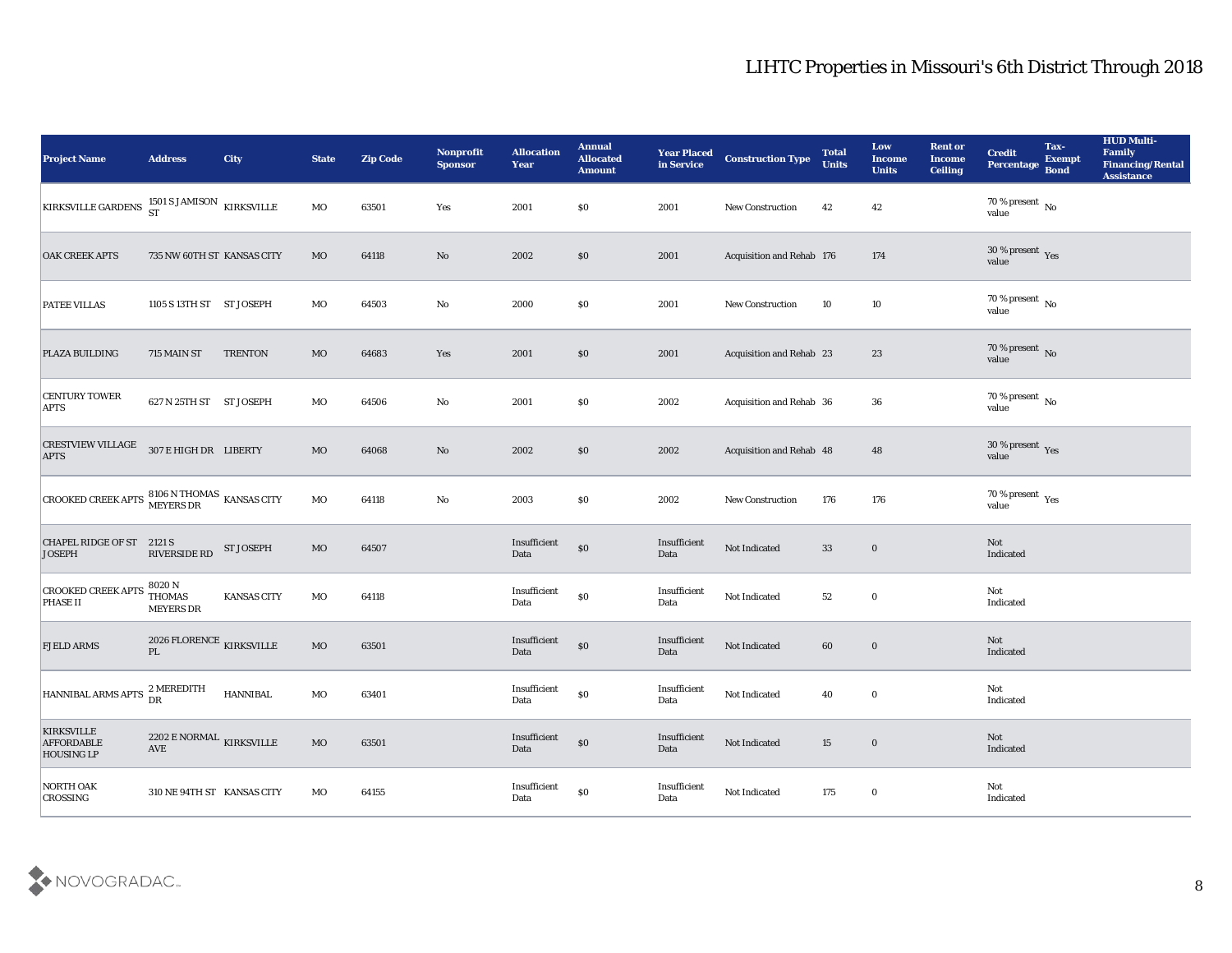| <b>Project Name</b>                             | <b>Address</b>                              | <b>City</b>                        | <b>State</b> | <b>Zip Code</b> | Nonprofit<br><b>Sponsor</b> | <b>Allocation</b><br><b>Year</b> | <b>Annual</b><br><b>Allocated</b><br><b>Amount</b> | <b>Year Placed<br/>in Service</b> | <b>Construction Type</b>       | <b>Total</b><br><b>Units</b> | Low<br><b>Income</b><br><b>Units</b> | <b>Rent or</b><br><b>Income</b><br><b>Ceiling</b> | <b>Credit</b><br>Percentage | Tax-<br><b>Exempt</b><br><b>Bond</b> | <b>HUD Multi-</b><br>Family<br><b>Financing/Rental</b><br><b>Assistance</b> |
|-------------------------------------------------|---------------------------------------------|------------------------------------|--------------|-----------------|-----------------------------|----------------------------------|----------------------------------------------------|-----------------------------------|--------------------------------|------------------------------|--------------------------------------|---------------------------------------------------|-----------------------------|--------------------------------------|-----------------------------------------------------------------------------|
| OAKWOOD TERRACE<br><b>APTS</b>                  | 400 W ELM ST PRINCETON                      |                                    | $_{\rm MO}$  | 64673           |                             | Insufficient<br>Data             | $\$0$                                              | Insufficient<br>Data              | Not Indicated                  | 23                           | $\bf{0}$                             |                                                   | Not<br>Indicated            |                                      |                                                                             |
| <b>PRINCETON MANOR</b><br><b>APTS</b>           | 2610<br>PRINCETON RD TRENTON                |                                    | MO           | 64683           |                             | Insufficient<br>Data             | $\$0$                                              | Insufficient<br>Data              | Not Indicated                  | 43                           | $\bf{0}$                             |                                                   | Not<br>Indicated            |                                      |                                                                             |
| <b>SAN REGIS APTS</b>                           | 1015 FARAON ST ST JOSEPH                    |                                    | MO           | 64501           |                             | Insufficient<br>Data             | $\$0$                                              | Insufficient<br>Data              | Not Indicated                  | 31                           | $\bf{0}$                             |                                                   | Not<br>Indicated            |                                      |                                                                             |
| <b>TELLA JANE APTS</b>                          | 430 TELLA JANE $_{\rm LOUISIANA}$<br>LN     |                                    | MO           | 63353           |                             | Insufficient<br>Data             | $\$0$                                              | Insufficient<br>Data              | Not Indicated                  | 12                           | $\bf{0}$                             |                                                   | Not<br>Indicated            |                                      |                                                                             |
| THE RESIDENCES AT<br><b>LIBERTY PLACE</b>       | 1050 KENT ST LIBERTY                        |                                    | MO           | 64068           |                             | Insufficient<br>Data             | $\$0$                                              | Insufficient<br>Data              | Not Indicated                  | 21                           | $\bf{0}$                             |                                                   | Not<br>Indicated            |                                      |                                                                             |
| <b>TRAVELERS HOTEL</b><br><b>APTS</b>           | 301 W<br>WASHINGTON KIRKSVILLE<br><b>ST</b> |                                    | MO           | 63501           |                             | Insufficient<br>Data             | $\$0$                                              | Insufficient<br>Data              | Not Indicated                  | 26                           | $\bf{0}$                             |                                                   | Not<br>Indicated            |                                      |                                                                             |
| <b>TRENTON VILLAGE</b><br><b>APTS LP</b>        | 1700 E 30TH ST TRENTON                      |                                    | MO           | 64683           |                             | Insufficient<br>Data             | $\$0$                                              | Insufficient<br>Data              | Not Indicated                  | 24                           | $\bf{0}$                             |                                                   | Not<br>Indicated            |                                      |                                                                             |
| 1324-26 BUCHANAN ST                             | 1324<br>$\,$ BUCHANAN AVE $\,$ ST JOSEPH    |                                    | $_{\rm MO}$  | 64501           | $\mathbf{No}$               | 1987                             | \$0                                                | 1987                              | Acquisition and Rehab 3        |                              | $\mathbf{3}$                         |                                                   | Not<br>Indicated            |                                      |                                                                             |
| <b>EXCELSIOR SPRINGS</b><br><b>GROUP APTS I</b> | <b>203 S KANSAS</b><br><b>CITY AVE</b>      | <b>EXCELSIOR</b><br><b>SPRINGS</b> | $_{\rm MO}$  | 64024           | $\mathbf{N}\mathbf{o}$      | 1987                             | $\$0$                                              | 1987                              | <b>Acquisition and Rehab 2</b> |                              | $\boldsymbol{2}$                     |                                                   | Not<br>Indicated            |                                      |                                                                             |
| <b>EXCELSIOR SPRINGS</b><br><b>GROUP APTS I</b> | 336 E<br><b>BROADWAY ST SPRINGS</b>         | <b>EXCELSIOR</b>                   | MO           | 64024           | $\mathbf{No}$               | 1987                             | $\$0$                                              | 1987                              | Acquisition and Rehab 4        |                              | $\overline{4}$                       |                                                   | Not<br>Indicated            |                                      |                                                                             |
| <b>EXCELSIOR SPRINGS</b><br><b>GROUP APTS I</b> | 414 BENTON<br>AVE                           | <b>EXCELSIOR</b><br><b>SPRINGS</b> | MO           | 64024           | No                          | 1987                             | \$0                                                | 1987                              | <b>Acquisition and Rehab 3</b> |                              | 3                                    |                                                   | Not<br>Indicated            |                                      |                                                                             |
| <b>EXCELSIOR SPRINGS</b><br><b>GROUP APTS I</b> | 520 BENTON<br>AVE                           | <b>EXCELSIOR</b><br><b>SPRINGS</b> | $_{\rm MO}$  | 64024           | $\rm\thinspace No$          | 1987                             | \$0                                                | 1987                              | Acquisition and Rehab 2        |                              | $\boldsymbol{2}$                     |                                                   | Not<br>Indicated            |                                      |                                                                             |
| <b>EXCELSIOR SPRINGS</b><br><b>GROUP APTS I</b> | <b>604 BENTON</b><br>AVE                    | <b>EXCELSIOR</b><br><b>SPRINGS</b> | $_{\rm MO}$  | 64024           | $\mathbf {No}$              | 1987                             | $\$0$                                              | 1987                              | Acquisition and Rehab 2        |                              | $\boldsymbol{2}$                     |                                                   | Not<br>Indicated            |                                      |                                                                             |

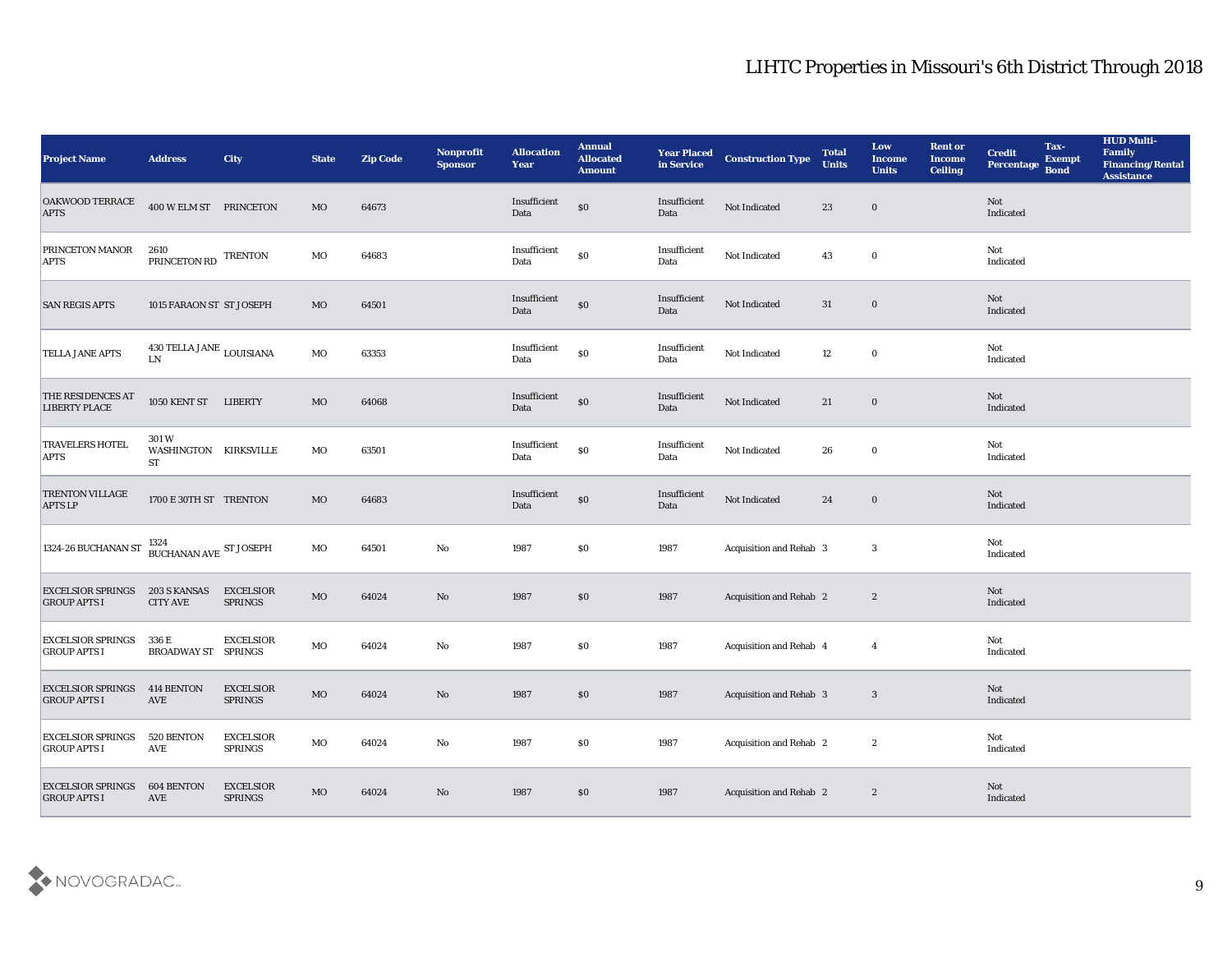| <b>Project Name</b>                                                                                                                           | <b>Address</b>                             | <b>City</b>       | <b>State</b> | <b>Zip Code</b> | Nonprofit<br><b>Sponsor</b> | <b>Allocation</b><br><b>Year</b> | <b>Annual</b><br><b>Allocated</b><br><b>Amount</b> | <b>Year Placed</b><br>in Service | <b>Construction Type</b>       | <b>Total</b><br><b>Units</b> | Low<br>Income<br><b>Units</b> | <b>Rent or</b><br><b>Income</b><br><b>Ceiling</b> | <b>Credit</b><br>Percentage                | Tax-<br><b>Exempt</b><br><b>Bond</b> | <b>HUD Multi-</b><br>Family<br><b>Financing/Rental</b><br><b>Assistance</b> |
|-----------------------------------------------------------------------------------------------------------------------------------------------|--------------------------------------------|-------------------|--------------|-----------------|-----------------------------|----------------------------------|----------------------------------------------------|----------------------------------|--------------------------------|------------------------------|-------------------------------|---------------------------------------------------|--------------------------------------------|--------------------------------------|-----------------------------------------------------------------------------|
| <b>EXCELSIOR SPRINGS<br/>GROUP APTS I</b>                                                                                                     | <b>618 ISLEY BLVD EXCELSIOR</b><br>SPRINGS |                   | $\rm MO$     | 64024           | No                          | 1987                             | \$0                                                | 1987                             | Acquisition and Rehab 1        |                              | $\mathbf{1}$                  |                                                   | Not<br>Indicated                           |                                      |                                                                             |
| SMITHVILLE RURAL HC $^{501}_{169}$ N US HWY                                                                                                   |                                            | <b>SMITHVILLE</b> | MO           | 64089           | No                          | 1987                             | \$0                                                | 1987                             | New Construction               | 24                           | 24                            |                                                   | Not<br>Indicated                           |                                      |                                                                             |
| $\begin{array}{ l } \hbox{SAN Jon ESTATES (KEA} \begin{array}{c} 109 \text{ W FOURTH} \\ \text{ST} \end{array} & \text{KEARNING} \end{array}$ |                                            |                   | MO           | 64060           | $\mathbf {No}$              | 1988                             | \$0                                                | 1988                             | New Construction               | 16                           | 16                            |                                                   | Not<br>Indicated                           | No                                   |                                                                             |
| 112 E FRANKLIN ST                                                                                                                             | 112 E FRANKLIN $\,$ LIBERTY ST             |                   | $_{\rm MO}$  | 64068           | No                          | 1988                             | \$0                                                | 1988                             | Acquisition and Rehab 21       |                              | 21                            |                                                   | Not<br>Indicated                           | $\rm No$                             |                                                                             |
| VILLAGES OF FOREST H $_{ST}^{119}$ N LEONARD LIBERTY                                                                                          |                                            |                   | MO           | 64068           | No                          | 1988                             | \$0                                                | 1988                             | Acquisition and Rehab 1        |                              | $\mathbf{1}$                  |                                                   | Not<br>Indicated                           | No                                   |                                                                             |
| <b>203 PARK LN</b>                                                                                                                            | 203 PARK LN                                | CHILLICOTHE       | MO           | 64601           | No                          | 1988                             | \$0                                                | 1988                             | Acquisition and Rehab 47       |                              | 47                            |                                                   | Not<br>Indicated                           | No                                   |                                                                             |
| <b>VILLAGES OF FOREST</b><br><b>HILLS I</b>                                                                                                   | 211 N WATER ST LIBERTY                     |                   | $_{\rm MO}$  | 64068           | No                          | 1988                             | \$0                                                | 1988                             | Acquisition and Rehab 3        |                              | $\mathbf{3}$                  |                                                   | Not<br>Indicated                           | No                                   |                                                                             |
| <b>SAN JON ESTATES</b><br>(CAMERON)                                                                                                           | 713<br>NORTHLAND<br>DR                     | <b>CAMERON</b>    | MO           | 64429           | No                          | 1988                             | \$0                                                | 1988                             | New Construction               | 24                           | 24                            |                                                   | Not<br>Indicated                           | No                                   |                                                                             |
| <b>EUGENE FIELD APTS</b>                                                                                                                      | 425 N 11TH ST ST JOSEPH                    |                   | MO           | 64501           | $\mathbf{No}$               | 1988                             | \$0                                                | 1988                             | Acquisition and Rehab 15       |                              | 15                            |                                                   | Not<br>Indicated                           | $\rm No$                             |                                                                             |
| <b>JEFFERSON PARK</b><br><b>APTS (LIBERTY)</b>                                                                                                | 1210 MISSOURI LIBERTY<br>CT                |                   | $_{\rm MO}$  | 64068           | No                          | 1988                             | \$0                                                | 1988                             | <b>New Construction</b>        | 50                           | 50                            |                                                   | Not<br>Indicated                           | No                                   |                                                                             |
| 205 W JEFFERSON ST                                                                                                                            | 205 W<br>JEFFERSON ST BUCKNER              |                   | MO           | 64016           | No                          | 1989                             | \$0                                                | 1989                             | <b>New Construction</b>        | 24                           | 24                            |                                                   | Not<br>Indicated                           | No                                   |                                                                             |
| 300 BRDWAY<br><b>BUILDING</b>                                                                                                                 | 300 BIRD ST                                | HANNIBAL          | $\rm MO$     | 63401           | $\rm\thinspace No$          | 1989                             | $\$0$                                              | 1989                             | <b>Acquisition and Rehab 3</b> |                              | $\mathbf{3}$                  |                                                   | $\operatorname{\mathsf{Not}}$<br>Indicated | $\rm \bf No$                         |                                                                             |
| 306 N 7TH ST                                                                                                                                  | $306$ N SEVENTH $$\tt HANNIBAL$$           |                   | $_{\rm MO}$  | 63401           | $\mathbf {No}$              | 1989                             | $\$0$                                              | 1989                             | Acquisition and Rehab 3        |                              | $\mathbf{3}$                  |                                                   | ${\rm Not}$ Indicated                      | $\mathbf {No}$                       |                                                                             |

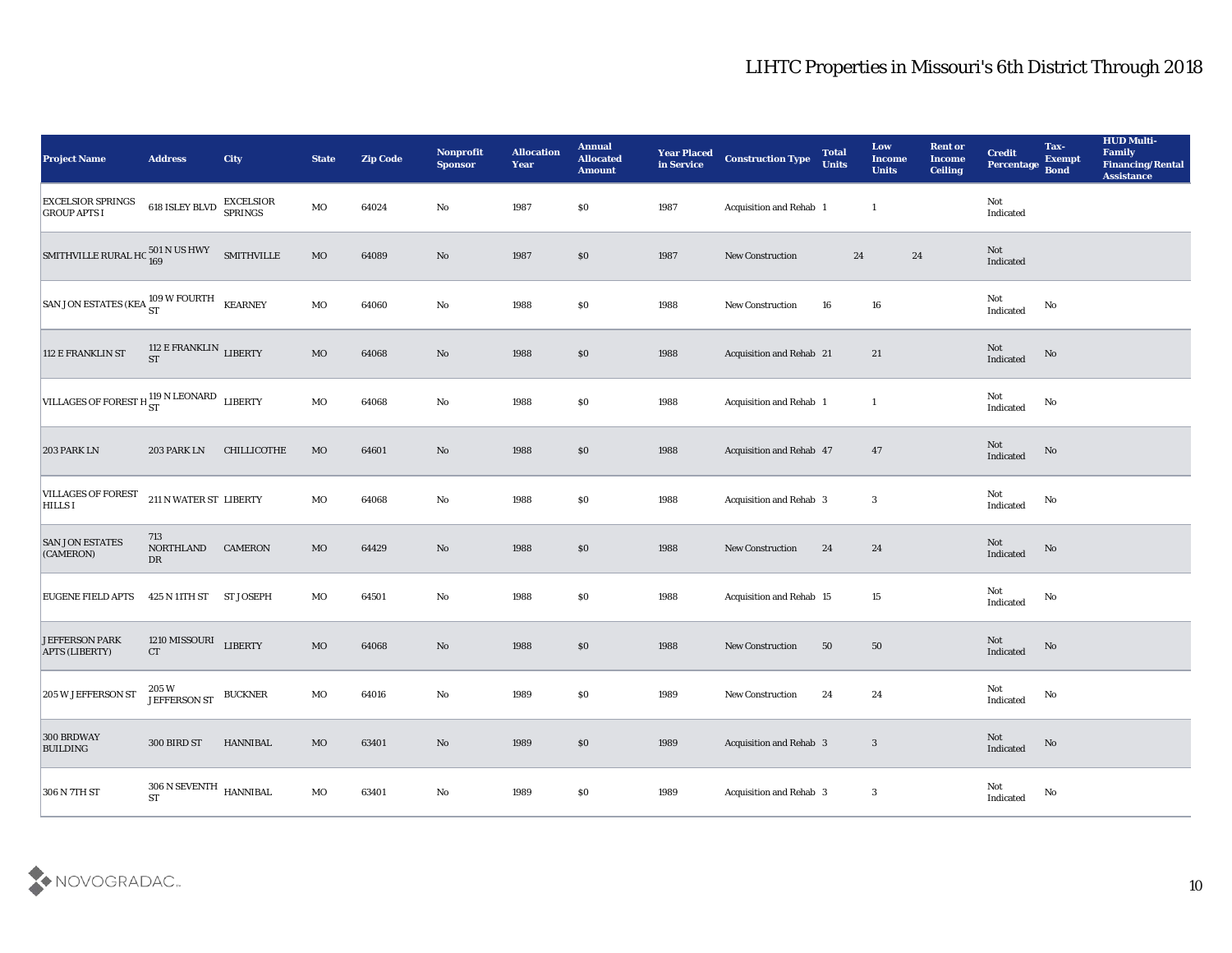| <b>Project Name</b>                                        | <b>Address</b>                                  | City                      | <b>State</b> | <b>Zip Code</b> | Nonprofit<br><b>Sponsor</b> | <b>Allocation</b><br><b>Year</b> | <b>Annual</b><br><b>Allocated</b><br><b>Amount</b> | <b>Year Placed</b><br>in Service | <b>Construction Type</b> | <b>Total</b><br><b>Units</b> | Low<br><b>Income</b><br><b>Units</b> | <b>Rent or</b><br><b>Income</b><br><b>Ceiling</b> | <b>Credit</b><br>Percentage                       | Tax-<br><b>Exempt</b><br><b>Bond</b> | <b>HUD Multi-</b><br>Family<br><b>Financing/Rental</b><br><b>Assistance</b> |
|------------------------------------------------------------|-------------------------------------------------|---------------------------|--------------|-----------------|-----------------------------|----------------------------------|----------------------------------------------------|----------------------------------|--------------------------|------------------------------|--------------------------------------|---------------------------------------------------|---------------------------------------------------|--------------------------------------|-----------------------------------------------------------------------------|
| 617 S 14TH ST                                              | 617 S 14TH ST ST JOSEPH                         |                           | MO           | 64501           | No                          | 1989                             | \$0                                                | 1989                             | Acquisition and Rehab 0  |                              | $\bf{0}$                             |                                                   | Not<br>$\label{lem:indicated} \textbf{Indicated}$ | No                                   |                                                                             |
| 718 S 14TH ST                                              | 718 S 14TH ST                                   | <b>ST JOSEPH</b>          | МO           | 64501           | No                          | 1989                             | $\$0$                                              | 1989                             | Acquisition and Rehab 0  |                              | $\bf{0}$                             |                                                   | Not<br>Indicated                                  | No                                   |                                                                             |
| 719 S 14TH ST                                              | 719 S 14TH ST                                   | <b>ST JOSEPH</b>          | MO           | 64501           | No                          | 1989                             | \$0                                                | 1989                             | Acquisition and Rehab 0  |                              | $\bf{0}$                             |                                                   | Not<br>Indicated                                  | No                                   |                                                                             |
| <b>LEWIS COUNTY</b><br><b>AFFORDABLE</b><br><b>HOUSING</b> | 101 WESTPORT<br>${\rm LN}$                      | <b>CANTON</b>             | MO           |                 | $\mathbf{No}$               | 1989                             | $\$0$                                              | 1989                             | New Construction         | 8                            | 8                                    |                                                   | Not<br>$\operatorname{Indicated}$                 | No                                   |                                                                             |
| <b>BRIARWOOD APTS</b>                                      | 711<br>NORTHLAND<br>DR                          | <b>CAMERON</b>            | MO           | 64429           | $\mathbf{N}\mathbf{o}$      | 1989                             | \$0                                                | 1989                             | <b>New Construction</b>  | 24                           | 24                                   |                                                   | Not<br>Indicated                                  | No                                   |                                                                             |
| <b>TRENTON HEIGHTS</b><br><b>APTS</b>                      | 1912 E 13TH ST TRENTON                          |                           | MO           | 64683           | No                          | 1989                             | \$0                                                | 1989                             | Acquisition and Rehab 40 |                              | 40                                   |                                                   | Not<br>Indicated                                  | No                                   |                                                                             |
| <b>WILLOW LAKE APTS</b>                                    | 6000 NW<br>PRAIRIE VIEW KANSAS CITY<br>RD       |                           | MO           | 64151           | No                          | 1988                             | \$0                                                | 1989                             | New Construction         | 132                          | 132                                  |                                                   | Not<br>Indicated                                  | No                                   |                                                                             |
| 725 S 14TH ST                                              | 725 S 14TH ST                                   | <b>ST JOSEPH</b>          | MO           | 64501           | $\mathbf{No}$               | 1989                             | \$0                                                | 1990                             | Acquisition and Rehab 0  |                              | $\bf{0}$                             |                                                   | Not<br>Indicated                                  | No                                   |                                                                             |
| <b>BELLE FIELD APTS</b>                                    |                                                 | 12 GATEWAY SQ MONROE CITY | MO           | 63456           |                             | 1990                             | \$0                                                | 1990                             | New Construction         | 24                           | 24                                   |                                                   | Not<br>Indicated                                  |                                      |                                                                             |
| NEW LONDON APTS                                            | $201\,\mathrm{E}\,\mathrm{RECTOR}$<br><b>ST</b> | NEW LONDON                | MO           | 63459           |                             | 1990                             | $\$0$                                              | 1990                             | <b>New Construction</b>  | 16                           | 16                                   |                                                   | Not<br>Indicated                                  |                                      |                                                                             |
| <b>ROBIDOUX SCHOOL</b><br><b>APTS</b>                      | 201 S TENTH ST ST JOSEPH                        |                           | MO           | 64501           | No                          | 1989                             | \$0                                                | 1990                             | Acquisition and Rehab 60 |                              | 60                                   |                                                   | Not<br>Indicated                                  | No                                   |                                                                             |
| ST JOSEPH HISTORIC<br><b>PARTNERS I</b>                    | 701 S 17TH ST ST JOSEPH                         |                           | $_{\rm MO}$  | 64507           |                             | 1990                             | $\$0$                                              | 1991                             | Acquisition and Rehab 4  |                              | $\overline{4}$                       |                                                   | Not<br>Indicated                                  |                                      |                                                                             |
| ALEXANDRIA APTS I 716 FARAON ST ST JOSEPH                  |                                                 |                           | MO           | 64501           |                             | 1991                             | $\$0$                                              | 1991                             | Acquisition and Rehab 16 |                              | 16                                   |                                                   | Not<br>Indicated                                  | No                                   |                                                                             |

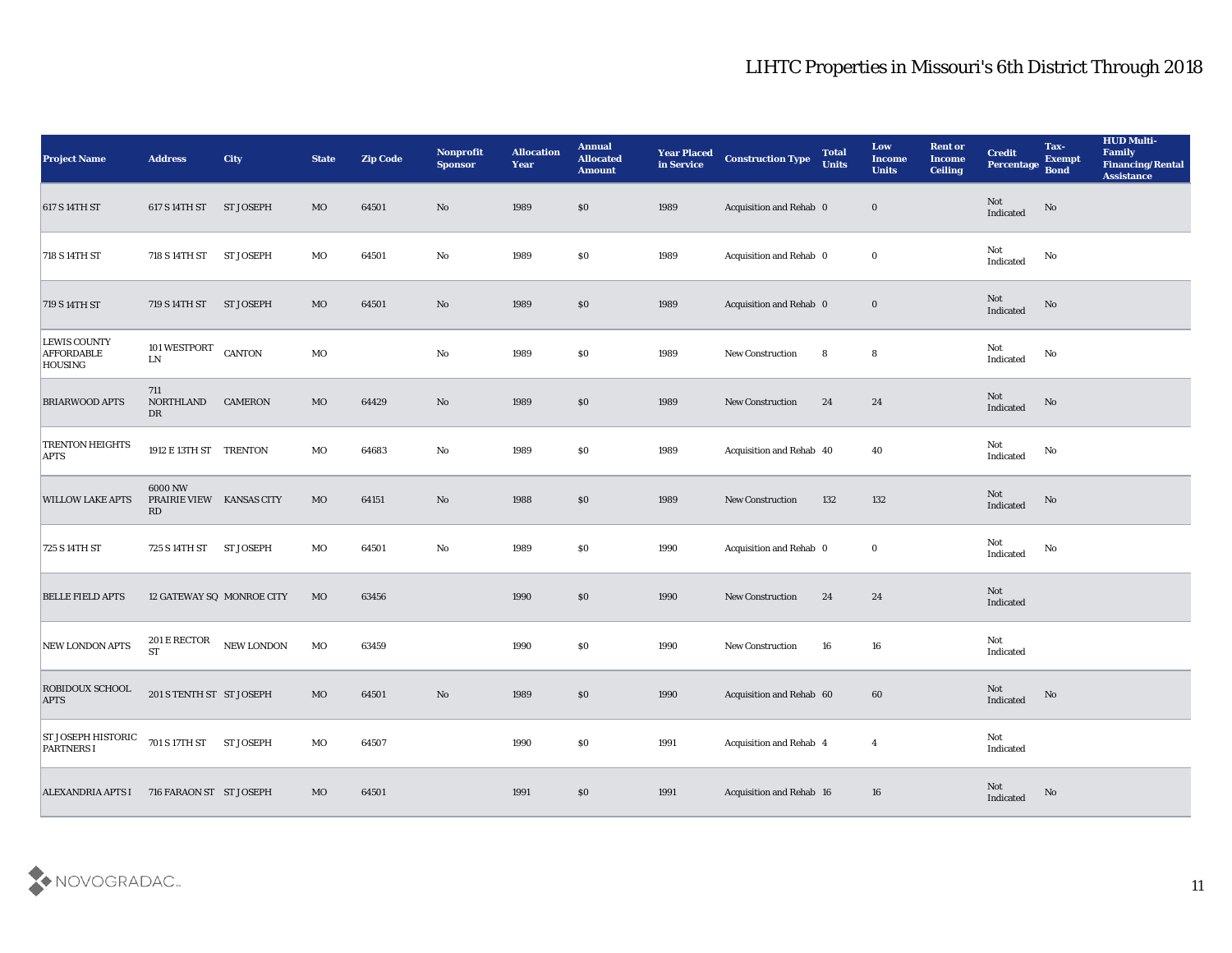| <b>Project Name</b>                            | <b>Address</b>                                     | <b>City</b>                        | <b>State</b> | <b>Zip Code</b> | Nonprofit<br><b>Sponsor</b> | <b>Allocation</b><br><b>Year</b> | <b>Annual</b><br><b>Allocated</b><br><b>Amount</b> | <b>Year Placed</b><br>in Service | <b>Construction Type</b>              | <b>Total</b><br><b>Units</b> | Low<br><b>Income</b><br><b>Units</b> | <b>Rent or</b><br>Income<br><b>Ceiling</b> | <b>Credit</b><br>Percentage Bond                    | Tax-<br><b>Exempt</b> | <b>HUD Multi-</b><br>Family<br><b>Financing/Rental</b><br><b>Assistance</b> |
|------------------------------------------------|----------------------------------------------------|------------------------------------|--------------|-----------------|-----------------------------|----------------------------------|----------------------------------------------------|----------------------------------|---------------------------------------|------------------------------|--------------------------------------|--------------------------------------------|-----------------------------------------------------|-----------------------|-----------------------------------------------------------------------------|
| <b>EXCELSIOR SPRINGS</b><br><b>PROPERTIES</b>  | 1000<br>MEADOWLARK<br>LN                           | <b>EXCELSIOR</b><br><b>SPRINGS</b> | MO           | 64024           |                             | 1990                             | $\$0$                                              | 1991                             | <b>New Construction</b>               | 24                           | 24                                   |                                            | Not<br>Indicated                                    |                       |                                                                             |
| <b>LOUIS STREET APTS</b>                       | 509 E LOUIS ST ST JOSEPH                           |                                    | MO           | 64501           |                             | 1991                             | $\$0$                                              | 1991                             | <b>Acquisition and Rehab 4</b>        |                              | $\overline{4}$                       |                                            | Not<br>Indicated                                    | No                    |                                                                             |
| <b>MAYSVILLE ESTATES</b>                       | $501\,\mathrm{W}$ KENNEDY $_{\rm MAXSVILLE}$<br>DR |                                    | MO           | 64469           |                             | 1990                             | \$0\$                                              | 1991                             | <b>New Construction</b>               | 16                           | 16                                   |                                            | Not<br>Indicated                                    |                       |                                                                             |
| PENN STREET APTS                               | 1301 PENN ST                                       | <b>ST JOSEPH</b>                   | MO           | 64503           |                             | 1991                             | $\$0$                                              | 1991                             | <b>Acquisition and Rehab 4</b>        |                              | $\overline{4}$                       |                                            | Not<br>Indicated                                    | No                    |                                                                             |
| <b>WESLEY SENIOR</b><br><b>TOWERS</b>          | 1002 FRANCIS<br><b>ST</b>                          | <b>ST JOSEPH</b>                   | MO           | 64501           | No                          | 2010                             | \$307,000                                          | 2011                             | Acquisition and Rehab 110             |                              | 110                                  | 60% AMGI                                   | <b>Both 30%</b><br>and 70%<br>present value         | No                    |                                                                             |
| <b>VILLAGE EAST</b><br><b>TOWERS</b>           | 1218 VILLAGE<br>DR                                 | ST JOSEPH                          | MO           | 64506           | No                          | 2011                             | \$635,430                                          | 2012                             | Acquisition and Rehab 108             |                              | 107                                  | 60% AMGI                                   | <b>Both 30%</b><br>and 70%<br>present value         | No                    | No                                                                          |
| <b>VILLAS DOWNTOWN</b>                         | 201 E<br><b>EXCELSIOR ST SPRINGS</b>               | <b>EXCELSIOR</b>                   | MO           | 64024           | Yes                         | 2011                             | \$764,340                                          | 2012                             | Both New Construction 39<br>and $A/R$ |                              | 38                                   | 60% AMGI                                   | <b>Both 30%</b><br>and 70%<br>present value         | No                    | No                                                                          |
| <b>ALEXANDRA POINTE</b>                        | 801<br><b>RANCHLAND</b><br>DR                      | <b>MACON</b>                       | MO           | 63552           | No                          | 2011                             | \$305,536                                          | 2013                             | Acquisition and Rehab 47              |                              | 47                                   | 60% AMGI                                   | <b>Both 30%</b><br>and 70%<br>present value         | No                    | No                                                                          |
| <b>SOUTHVIEW APTS</b>                          | 1819 S MAIN ST MARYVILLE                           |                                    | MO           | 64468           | No                          | 2012                             | \$660,780                                          | 2013                             | <b>New Construction</b>               | 40                           | 32                                   | 60% AMGI                                   | <b>Both 30%</b><br>and 70%<br>present value         | No                    | No                                                                          |
| PICKETT PLACE APTS 3601 CEDAR ST ST JOSEPH     |                                                    |                                    | MO           | 64503           | Yes                         | 2012                             | \$440,606                                          | 2014                             | <b>New Construction</b>               | 36                           | 36                                   | 60% AMGI                                   | <b>Both 30%</b><br>and 70%<br>present value         | No                    | No                                                                          |
| <b>VILLAGE EAST</b>                            | 1800 CHERRY<br><b>ST</b>                           | <b>TRENTON</b>                     | MO           | 64683           | No                          | 2013                             | \$2,214,000                                        | 2014                             | Acquisition and Rehab 20              |                              | 20                                   | 60% AMGI                                   | 70 % present $\,$ No $\,$<br>value                  |                       | No                                                                          |
| <b>VILLAS AT THE</b><br><b>SUMMIT PHASE II</b> | 2412 AURORA<br>AVE                                 | MARYVILLE                          | $_{\rm MO}$  | 64468           | $\mathbf {No}$              | 2013                             | \$3,452,500                                        | 2014                             | New Construction                      | 24                           | 24                                   | 60% AMGI                                   | $70\,\%$ present $\,$ No value                      |                       | $\rm \bf No$                                                                |
| <b>HOLMAN PLACE</b><br><b>APARTMENTS</b>       | 3070 HOLMAN<br><b>DRIVE</b>                        | <b>HANNIBAL</b>                    | MO           | 63401-0000      | $\rm No$                    | 2014                             | \$389,000                                          | 2015                             | Acquisition and Rehab 48              |                              | 48                                   | 60% AMGI                                   | <b>Both 30%</b><br>and $70\%$<br>$\,$ present value | No                    | ${\bf No}$                                                                  |

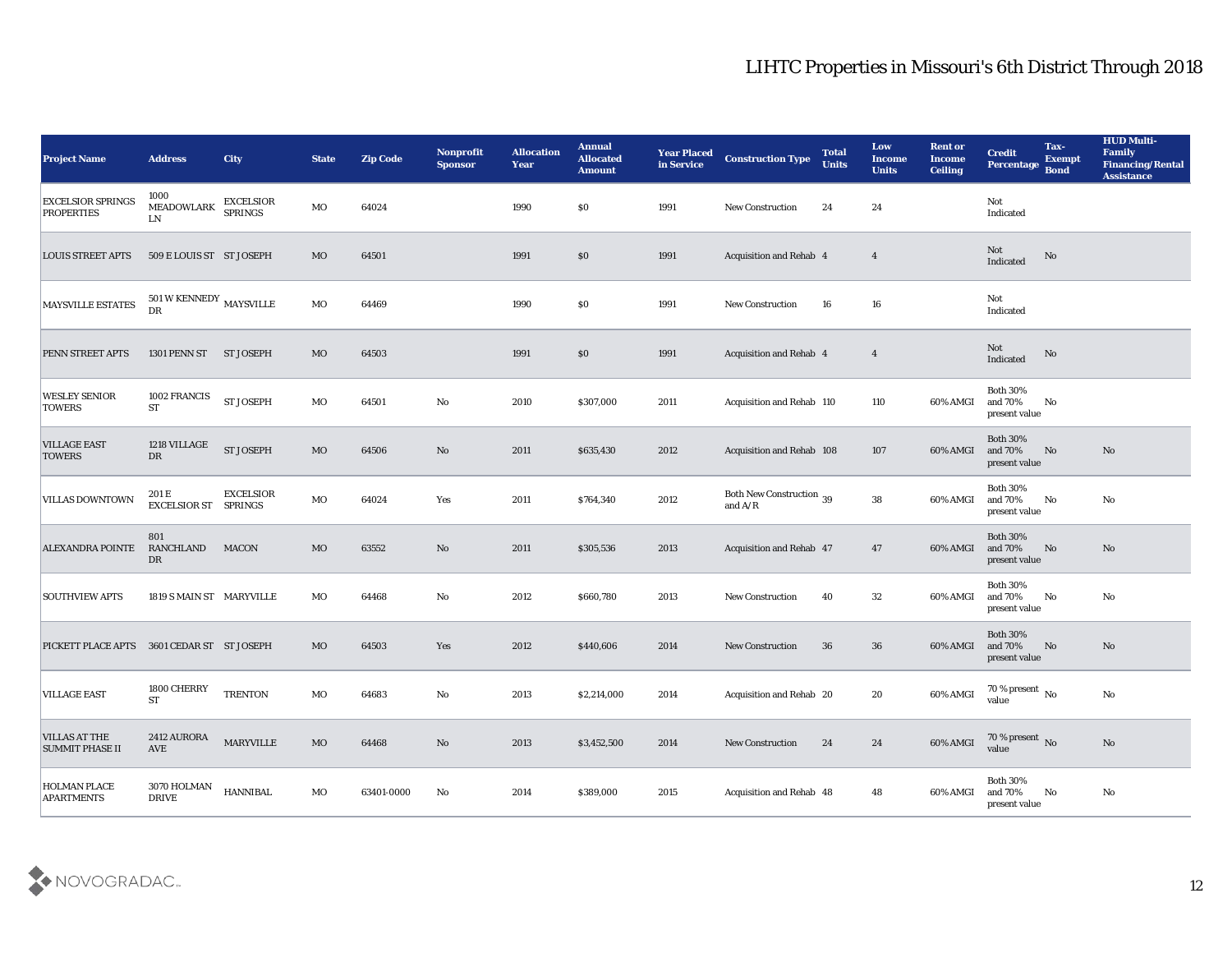| <b>Project Name</b>                                          | <b>Address</b>                                | <b>City</b>                        | <b>State</b> | Zip Code   | <b>Nonprofit</b><br><b>Sponsor</b> | <b>Allocation</b><br>Year | <b>Annual</b><br><b>Allocated</b><br><b>Amount</b> | <b>Year Placed</b><br>in Service | <b>Construction Type</b>        | <b>Total</b><br><b>Units</b> | Low<br><b>Income</b><br><b>Units</b> | <b>Rent or</b><br><b>Income</b><br><b>Ceiling</b> | Tax-<br><b>Credit</b><br><b>Exempt</b><br><b>Percentage</b><br><b>Bond</b> | <b>HUD Multi-</b><br><b>Family</b><br><b>Financing/Rental</b><br><b>Assistance</b> |
|--------------------------------------------------------------|-----------------------------------------------|------------------------------------|--------------|------------|------------------------------------|---------------------------|----------------------------------------------------|----------------------------------|---------------------------------|------------------------------|--------------------------------------|---------------------------------------------------|----------------------------------------------------------------------------|------------------------------------------------------------------------------------|
| <b>SHAWNEE PLACE</b>                                         | 205 PARK LANE CHILLICOTHE                     |                                    | <b>MO</b>    | 64601-0000 | No                                 | 2014                      | \$339,000                                          | 2015                             | <b>Acquisition and Rehab 48</b> |                              | 47                                   | 60% AMGI                                          | 70 % present No<br>value                                                   | $\mathbf{N}\mathbf{o}$                                                             |
| <b>BROOKDALE EAST</b><br><b>APARTMENTS</b>                   | <b>STREET</b>                                 | 3414 MESSANIE SAINT JOSEPH         | MO           | 64501-0000 | No                                 | 2014                      | \$555,000                                          | 2016                             | Acquisition and Rehab 0         |                              | $\bf{0}$                             | 60% AMGI                                          | <b>Both 30%</b><br>and 70%<br>No<br>present value                          | No                                                                                 |
| <b>MEADOWVIEW I</b><br>APARTMENTS&<br><b>MEADOWVIEW II A</b> | <b>201 LODWICK</b><br>LANE                    | <b>EXCELSIOR</b><br><b>SPRINGS</b> | $_{\rm MO}$  | 64024-0000 | No                                 | 2015                      | \$200,000                                          | 2016                             | Acquisition and Rehab 0         |                              | $\bf{0}$                             | 60% AMGI                                          | <b>Both 30%</b><br>and 70%<br>No<br>present value                          | No                                                                                 |
| PARK VILLAGE<br><b>RESIDENCES</b>                            | 6133 NW BELL<br><b>ROAD</b>                   | <b>PARKVILLE</b>                   | MO           | 64152-0000 | No                                 | 2015                      | \$152,500                                          | 2016                             | Acquisition and Rehab 0         |                              | $\bf{0}$                             | 60% AMGI                                          | 70 % present $\,$ No $\,$<br>value                                         | No                                                                                 |
| <b>SOUTHVIEW</b><br><b>APARTMENTS PHASE</b><br>II            | 211 VOLUNTEER $\,$ MARYVILLE<br><b>AVENUE</b> |                                    | MO           | 64468-0000 | No                                 | 2015                      | \$363,000                                          | 2016                             | New Construction                | 32                           | 25                                   | 60% AMGI                                          | 70 % present No<br>value                                                   | $\mathbf{N}\mathbf{o}$                                                             |
| <b>ST. FRANCIS/KING</b><br>HILL                              | 1601 S. 38TH<br><b>STREET</b>                 | <b>SAINT JOSEPH</b>                | MO           | 64507-0000 | No                                 | 2014                      | \$481,000                                          | 2016                             | Acquisition and Rehab 0         |                              | $\bf{0}$                             | 60% AMGI                                          | $70\,\%$ present $\,$ No value                                             | $\mathbf{N}\mathbf{o}$                                                             |
| <b>CENTERVILLE</b><br><b>COTTAGES</b>                        | 1001 WATSON<br>DRIVE, M-1                     | <b>KEARNEY</b>                     | MO           | 64060-9702 | No                                 | 2015                      | \$575,000                                          | 2017                             | New Construction                | 48                           | 48                                   | 60% AMGI                                          | 70 % present<br>value                                                      | $\mathbf{N}\mathbf{o}$                                                             |
| <b>CHLOE PLACE</b><br><b>APARTMENTS</b>                      | 100 CHLOE<br><b>PLACE</b>                     | <b>HANNIBAL</b>                    | MO           | 63401-0000 | No                                 | 2015                      | \$297,000                                          | 2017                             | New Construction                | 25                           | 25                                   | 60% AMGI                                          | 70 % present<br>value                                                      | $\mathbf{N}\mathbf{o}$                                                             |
| <b>CLAY TERRACE</b><br><b>APARTMENTS, PHASE</b><br>II        | 9327 NE 79TH<br><b>STREET</b>                 | <b>KANSAS CITY</b>                 | $_{\rm MO}$  | 64158-0000 | No                                 | 2015                      | \$265,152                                          | 2017                             | <b>New Construction</b>         | 48                           | 48                                   | 60% AMGI                                          | 30 % present<br>value                                                      | $\mathbf{N}\mathbf{o}$                                                             |
| <b>BALTIMORE</b><br><b>MEADOWS</b>                           | 2203 N.<br><b>BALTIMORE</b><br><b>STREET</b>  | <b>KIRKSVILLE</b>                  | MO           | 63501-0000 | No                                 | 2017                      | \$587,000                                          | 2018                             | New Construction                | 48                           | 43                                   | 60% AMGI                                          | 70 % present<br>value                                                      | $\mathbf{N}\mathbf{o}$                                                             |
| <b>HERITAGE PLACE</b><br><b>APARTMENTS</b>                   | 100 HERITAGE<br>PLACE LANE                    | BOWLING GREEN MO                   |              | 63334-0000 | No                                 | 2017                      | \$472,000                                          | 2018                             | <b>New Construction</b>         | 40                           | 40                                   | 60% AMGI                                          | 70 % present<br>value                                                      | No                                                                                 |
| THE COTTAGES AT<br><b>BLUEBIRD CREEK</b>                     | 1010 N.<br>LIGHTBURNE<br><b>STREET</b>        | <b>LIBERTY</b>                     | MO           | 64068-0000 | No                                 | 2016                      | \$460,000                                          | 2018                             | <b>New Construction</b>         | 48                           | 48                                   | 60% AMGI                                          | 70 % present<br>value                                                      | No                                                                                 |
|                                                              |                                               |                                    |              |            |                                    |                           |                                                    |                                  |                                 |                              |                                      |                                                   |                                                                            |                                                                                    |